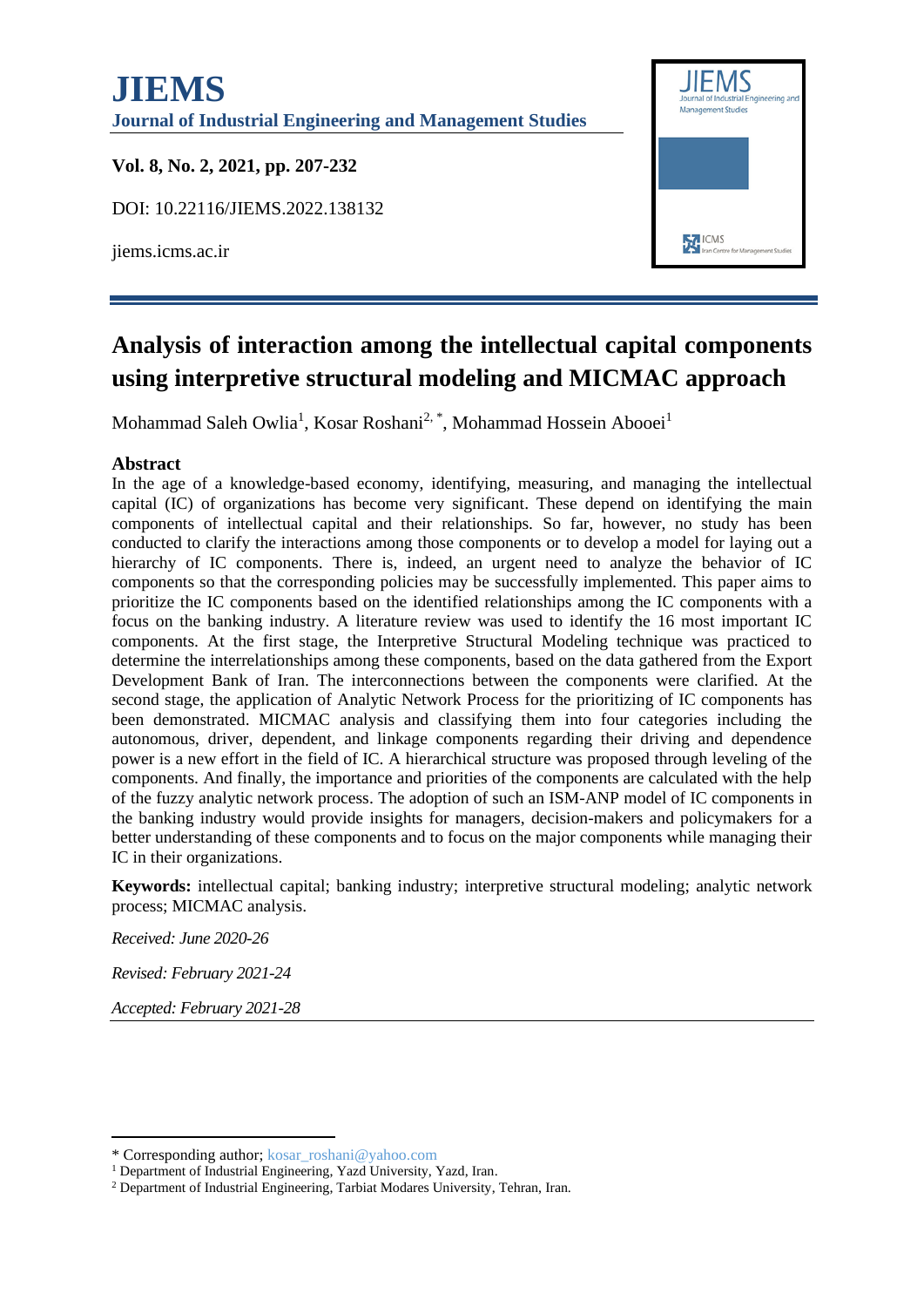## **1. Introduction**

Nowadays, in perfectly competitive markets, intellectual capital (IC) is taken into account as a key issue to gain and maintain a competitive advantage (2008). In this regard, IC refers to knowledge, work experience, organizational technology, customer relationships, and professional abilities that establish a competitive advantage in markets (Sydler et al., 2014). From the perspective of Ordonez De Pablos (2002), intellectual capital can correspondingly get involved in value creation for organizations through improving the foundations for growth, flexibility, and innovation. Therefore, organizations are expected to understand their own intellectual capitals and make out their roles in the domain of organizational success. Such organizations can benefit from this kind of capital to make the most important decisions, adopt appropriate policies, and allocate their resources so as to achieve a sustainable competitive advantage (Sydler et al., 2014).

This is so true in knowledge-based industries such as the financial industry such as banks, as the main resources in these industries are non-tangible and intellectual in nature (Shih et al., 2010). According to Ahuja and Ahuja (2012), an efficient utilization of IC is more crucial for accomplishing success in banking than other industries, asserting that delivering of high quality services by a bank depends on its investment in items related to IC such as its human resources, brand building, systems and processes. Goh (2005) further states, "Though physical capital is essential for banks to operate, it is the intellectual capital that determines the quality of services provided to customers." (p.386). Therefore, it becomes necessary for banks to manage their IC as efficiently as possible.

Furthermore, intellectual capital is known as a broad concept with various dimensions and components. Most studies in this respect have confirmed the impact of the main dimensions of intellectual capital on organizational financial performance. Nonetheless, a more detailed understanding of intellectual capital components is needed to effectively manage this valuable asset and use its advantages, especially in knowledge-based organizations such as banks. In other words, each of the three main dimensions of human capital, structural capital, and relational capital is composed of components whose accurate identification and proper management can be of help for an organization to accomplish its goals.

However, even though there is a great deal of research on IC, there are very few earlier studies that systematically consider and analyze the dependencies between components. Most of the intellectual capital models and the evolutionary methods used for categorizing intellectual capital components ignored the dependencies between them. The purpose of this study is to identify, analyze and model the intellectual capital's components by consideration of their dependencies; and determine their relative importance.

First of all, the Export Development Bank of Iran was selected. During the interviews with top managers, they emphasized that there are lots of dependencies between IC components. Then the interpretive structural modeling was applied and determining the contextual relationships by using an ISM-based questionnaire was done. After that, determining the relative importance by using an ANP-based questionnaire was accomplished.

This study contributes to the existing literature by providing an additional experience of using ISM and an integrated approach of using ISM and ANP of the IC components in a bank. It attempts to provide some insights on the causal relationships and relative importance of the components. The other three achievements of this research study are to:

- Model the IC components in a hierarchical diagram
- Classify the IC components in four groups regarding their autonomous degree and driving power
- Determine the relative importance of IC components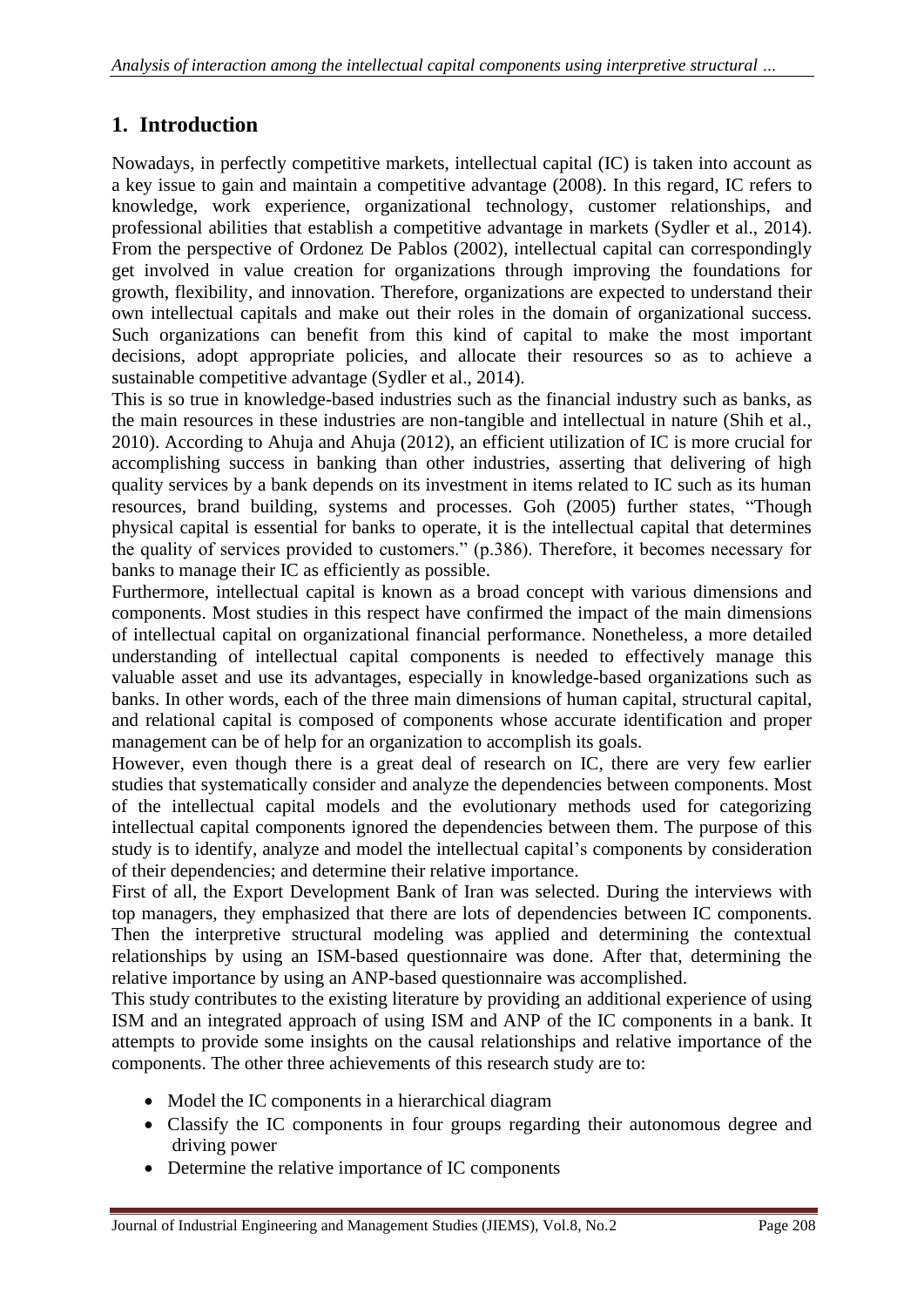Our focus is on IC components interactives and the result of this study could assist the management of the banks in the design and practice of IC policies, investment decisions, and strategies to improve bank efficiency.

Section 2 of this article provides a brief overview of the definitions, tenets, and domains of intellectual capital as reported in the literature. In Section 3, the relevant literature is explored to identify intellectual components. Section 4 presents the details of the integrated approach of ISM and ANP. The classification of IC components in banks and the development of a structural diagram for them make up Sections 5 and 6 respectively. Component's priorities are expressed in section7. Section 8 is dedicated to the discussion of the results. Finally, a summary of the research, the achievements and implications of the study, the research limitations, and recommendations for future research are offered in Section 9.

## **2. Literature review**

Knowledge-related assets as the primary drivers for a sustainable competitive advantage are often acknowledged as intellectual capitals (Sydler et al., 2014). These types of capitals consist of assets created through intellectual activities (Wiig, 1997) and have an impact on value creation and organizational performance (Roos and Roos, 1997, Bontis, 1998, Bontis et al., 2000). According to Edvinsson and Malone (1997), knowledge, experience, technology, customer relationships, and supplier relationships are examples of intellectual capitals in an organization. Itami and Roehl (1991) considered intellectual capitals as forms of intangible assets in a company including items such as intellectual rights, firm experience, firm reputation, customer relationships, and organizational culture. These items would be valuable in terms of organizational competitive power. Furthermore, Stewart and Ruckdeschel (1998) pointed to intellectual items such as knowledge, information, intellectual assets, and experience that would be of use for value creation.

Most researchers believe that there are three levels of intellectual capitals including individual level (human capital), organizational level (structural capital), and group level (relational capital) (Ordonez de Pablos, 2004).

Human capital is considered as the main component of intellectual capital (Cabrita and Vaz, 2006) representing the storage of individual knowledge among the personnel in an organization (Ordonez de Pablos, 2004, Bontis et al., 2002). This capital is not owned by the organization; it can be excluded as individuals withdraw. It is also mainly tacit and is rooted in the talent of the personnel (Sydler et al., 2014). Its value depends on its potentials for participation in achieving competitive advantages for an organization (Ordonez de Pablos and Lytras, 2008).

The structural capital refers to knowledge at the level of organization. It can be created through institutionalizing individual and collective knowledge available in a company and via learning processes (Ordonez de Pablos, 2004). The input of such processes comes from human resources, indicating the interaction of two types of intellectual capital (Ordonez de Pablos, 2004). Based on the consensus among the majority of scholars, structural capital can be defined as "the knowledge that remains in the company when employees go home" (Sydler et al., 2014, Ordonez de Pablos, 2002, Ordonez de Pablos, 2004). This kind of capital forms a part of the assets of an organization (Boisot, 2002) and can be created as an intellectual content owned by that organization. Therefore, such a capital belonging to the organization can be shared and reported (Sydler et al., 2014).

The relational capital is the available tacit knowledge possessed by an organization to have relations with its environment (Ordonez de Pablos, 2004). Some researchers have labeled such a capital as customer capital, but most scholars have pointed to the value of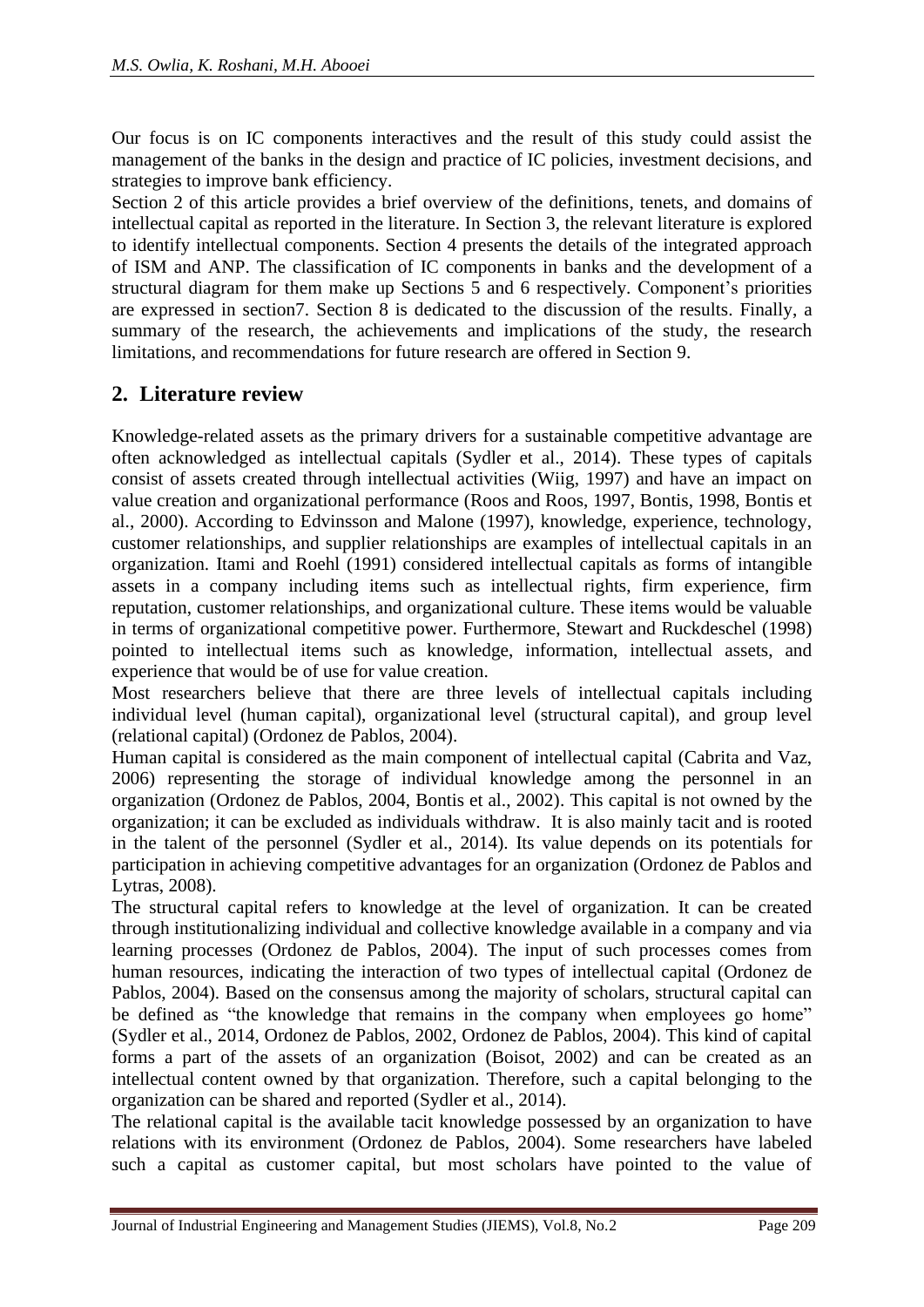organizational relations with all individuals and organizations (Sydler et al., 2014) including shareholders, customers, suppliers, partners, and others involved. In simple words, relational capital is what occurs between internal and external stakeholders (Roos et al., 1997), and this relation is a necessary condition for construction, maintenance, and renovation of resources, structures, and processes over time. It has been noted that external relations can help companies gain access to important and complementary resources (Cabrita and Vaz, 2006). Intellectual capital in banks have been evaluated and measured in several studies designed with different methods and goals. From the point of level of study, as shown in Table 1, they can be divided into three groups.

| Studies at the bank level   | <b>Studies at the dimensions level</b> | <b>Studies at the components level</b> |
|-----------------------------|----------------------------------------|----------------------------------------|
| Bakar and Yusop (2011)      | Aminbeidokhti and Darvishkhadem (2012) | Khan and Ali (2010)                    |
| Goh (2005)                  | Cabrita and Vaz (2006)                 |                                        |
| El-Bannany (2008)           | Mention and Bontis(2013)               |                                        |
| Mondal and Ghosh (2012)     | Al-Musali and Ismail (2014)            |                                        |
| Al-Musali and Ismail (2012) |                                        |                                        |
| $El-Bannany (2012)$         |                                        |                                        |
| Josh(2010)                  |                                        |                                        |
| Mavridis(2004)              |                                        |                                        |
| Yalama and Coskun (2007)    |                                        |                                        |

**Table 1. List of studies conducted in the banking industry on intellectual capital**

A group of them have considered the study and measurement of intellectual capital at the bank level. This group, which includes Bakar and Yusop (2011), Goh (2005), El-Bannany (2008), Mondal and Ghosh (2012), Al-Musali and Ismail (2012), El-Bannany (2012), Joshi (2010), Mavridis (2004), and Yalama and Coskun (2007), has all reviewed the efficiency of intellectual capital using the VAIC method.

Another group of works has considered the study of the state of intellectual capital in the bank at the level of the three main dimensions of human capital, structural capital and relational capital. Aminbeidokhti and Darvishkhadem (2012), Cabrita and Vaz (2006), and Mention and Bontis (2013) examine the impact of intellectual capital dimensions on each other, and Al-Musali and Ismail (2014) is dedicated to examining the impact of each of the three dimensions on bank performance.

IF the status of intellectual capital in the bank is considered at the level of components, we can refer to Khan and Ali (2010), which provides a report on the status of components of intellectual capital.

As can be seen, although several works are devoted to the study of IC in the bank, the study of the components of each of the dimensions of human capital, structural capital, and relational capital has been neglected.

On the other hand, as can be seen, most IC studies in the bank are dedicated to measuring and evaluating the effectiveness of IC. However, accurate cognition of IC components, interactions among them, and their relative importance are important issues that have been forgotten. Thus, this paper is defined with the aim of prioritizing IC components via examining the interactions between IC components on each other and intends to cover the gap in this area.

### **3. Identification of intellectual capital components**

Through a review of the literature and from expert opinions, we identified various intellectual components in the banking industry. Since the literature is not sufficiently rich in IC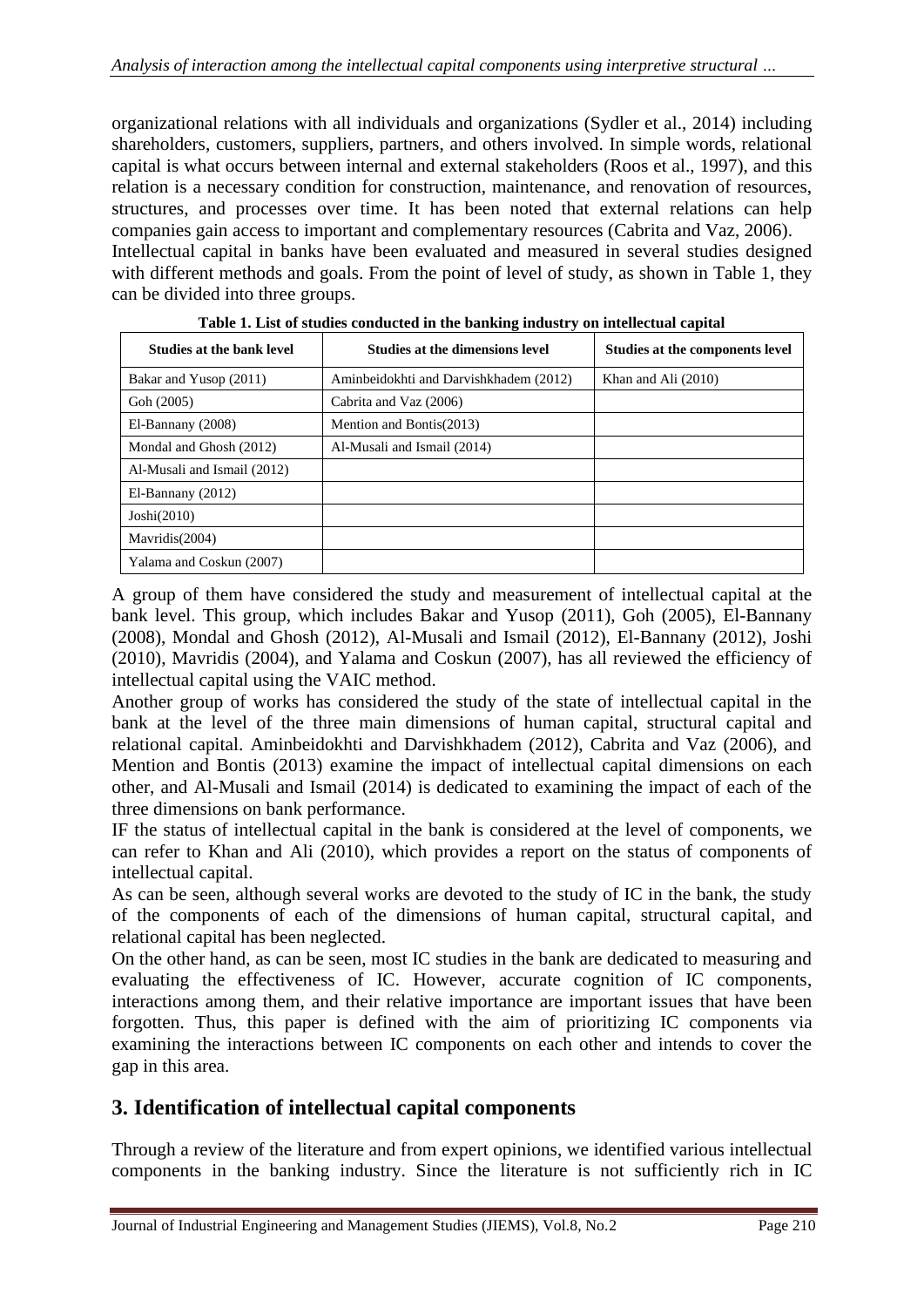components in the banking industry context, we had to refer to the literature on other organizations and industries as well. Thus, 66 models in the field of human capital, 56 models in the area of relational capital and 55 models in the structural capital dimension were investigated.

In this way, value drivers were extracted and identified and then refined in several steps. To do the refinement, duplicated value drivers were removed, conceptually equivalent value drivers were merged, indicators used to measure intellectual capital were deleted, and the final list was prepared. In the next step, using the expert opinions, the knowledge of intellectual capital components was synthesized in order to classify the components and gain a better understanding of the dimensions of intellectual capital (Roshani, 2018).

Totally, 16 intellectual components were identified in three main dimensions in banks. The human capital consists of five main components including employee knowledge, employee skill, employee attributes, employee intellectual agility and employee attitude. Five main components constitute the structural capital, including management policies, corporate culture, processes and systems, technology infrastructure, and intellectual property. Finally, the relational capital is structured with six major components including customers, suppliers, stakeholders, environmental and community issues, diffusion and networking, alliances, licensing and agreements. The definitions of these components are as follows:

- 1- **Employee knowledge**: In an organizational context, it is the combination of what is known to exist in the intelligence and in the competence of people. It is composed of education, work-related knowledge, training, learning, and management knowledge.
- 2- **Employee skill**: It is an ability acquired through deliberate, systematic, and sustained efforts to smoothly and adaptively carry out complex activities or job functions involving IT skills, professional skills, general skills, relational skills, and management skills.
- 3- **Employee attributes**: They are the characteristics that lead to certain behaviors and can be strong predictors of how someone will respond in a given situation. It is established by the third-order constructs of personality trait, managerial attributes, intelligence, and employee health.
- 4- **Intellectual agility**: One of the most complicated components in human capital is intellectual agility which indicates the ability to transfer knowledge from one context to another, the ability to see common factors in two distinct pieces of information and link them together, and the ability to improve both knowledge and company output through innovation and adaptation. It refers to innovation, imitation, and adaptation
- 5- **Employee attitude:** It refers to the motivation of employees for work and their satisfaction with the work. It is regarded as a prerequisite for employees to give full play to their competence and move to action. Skill and knowledge coupled with a positive attitude, which is translated into a positive behavior, create value for the organization. Employee attitude comprises such third-order constructs as values, motivation of the employee, employee attitudes, cultural relevance, satisfaction of the employee, employee behavior, loyalty, and commitment.
- 6- **Management policies:** They are a set of guiding principles used to set a direction in an organization. They can be a course of action to guide and influence decisions. They should be used as a guide to decision making under a given set of circumstances within the framework of objectives, goals and management philosophies as determined by senior managers. They are composed of social policies, financial policies, legal policies, human management policies, environmental policies, R&D policies, and organizational structure.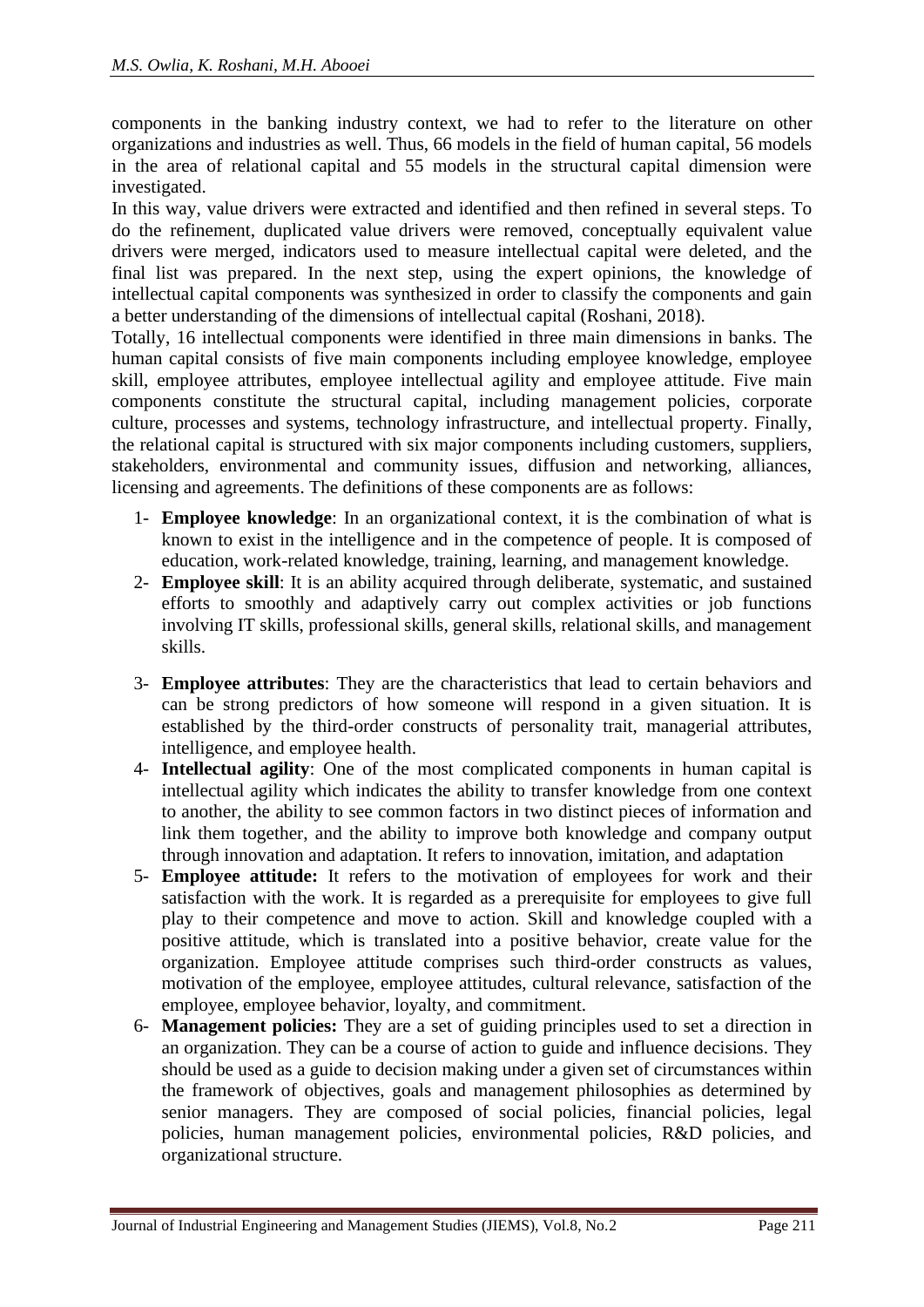- 7- **Technology infrastructure:** It is defined broadly as a set of components that make the foundation of an information technology service. It comprises typical physical components including computer and networking hardware and facilities as well as various software and network components. This covers the whole information technology, but not the associated people, processes, and documentation. A favorable information system enables a company to quicken the flow of the inner information, heighten the operational efficiency, and hasten to learn within the company. This component encompasses computer network systems, information systems, computer software, and computer hardware.
- 8- **Processes and systems:** System, procedures, and processes are practiced or used by companies to configure the organizational operations dedicated to internal or external clients. They show the organizational efficiency and should be designed as a series of steps to follow. Practicing them serves as a consistent and repetitive approach to accomplish an end result. This component is established by several third-order constructs including production process and systems, management process and systems, knowledge process and systems, and R&D process and systems.
- 9- **Corporate culture:** One of the most complicated components in structural capital is corporate culture which serves as the pattern or arrangement of behaviors adopted by a corporation, group or team as the accepted way of solving problems or establishing visions and values to improve the efficiency and effectiveness of collaboration, creativity, communication, trust and sharing throughout an enterprise for economic gain.
- 10- **Intellectual property:** Intellectual property is the volume of knowledge legally protected or naturally available in the organization. It is related to the internal development of innovations. The main constructs that form this component are patents, registered trademarks, licenses and internet domains.
- 11- **Customer:** This kind of capital is the knowledge embedded in the marketing channels and customer relationships that an organization develops through the course of conducting business. It leads to the economic value that results from the association (loyalty, satisfaction, longevity) that an enterprise has built with consumers of its goods and services. This component is comprised of 10 main constructs including handling customers, relationships with customer, customer loyalty, customer satisfaction, customer database, customer base, market orientation, marketing, reputation, and brand image.
- 12- **Suppliers:** A supplier is an entity that supplies goods and services to another organization. This entity is part of the supply chain of a business, and economic value results from the association (financial, strategic, authority, power) an enterprise has established with its suppliers in pursuit of advantageous outcomes. To reach this goal, supplier's capabilities to meet the needs of the organization are critical. Along with supplier capabilities, the existence of a database of suppliers in the organization and relationships with suppliers are the most frequent third-order constructs of this component.
- 13- **Stakeholders:** A stakeholder is a party that has an interest in a company and can either affect or be affected by the organization actions, objectives and policies. The primary stakeholders in a typical corporation are its investors, employees, customers, suppliers, consultant and professional associations, allies, board members, citizens, government agencies, and unions. Therefore, the community has responsibilities toward it and is interested in its success. Not all stakeholders are equal. Some have a much greater influence on the success of the business than others, or are more influenced by the decisions and policies of the organization than others, like employees, customers and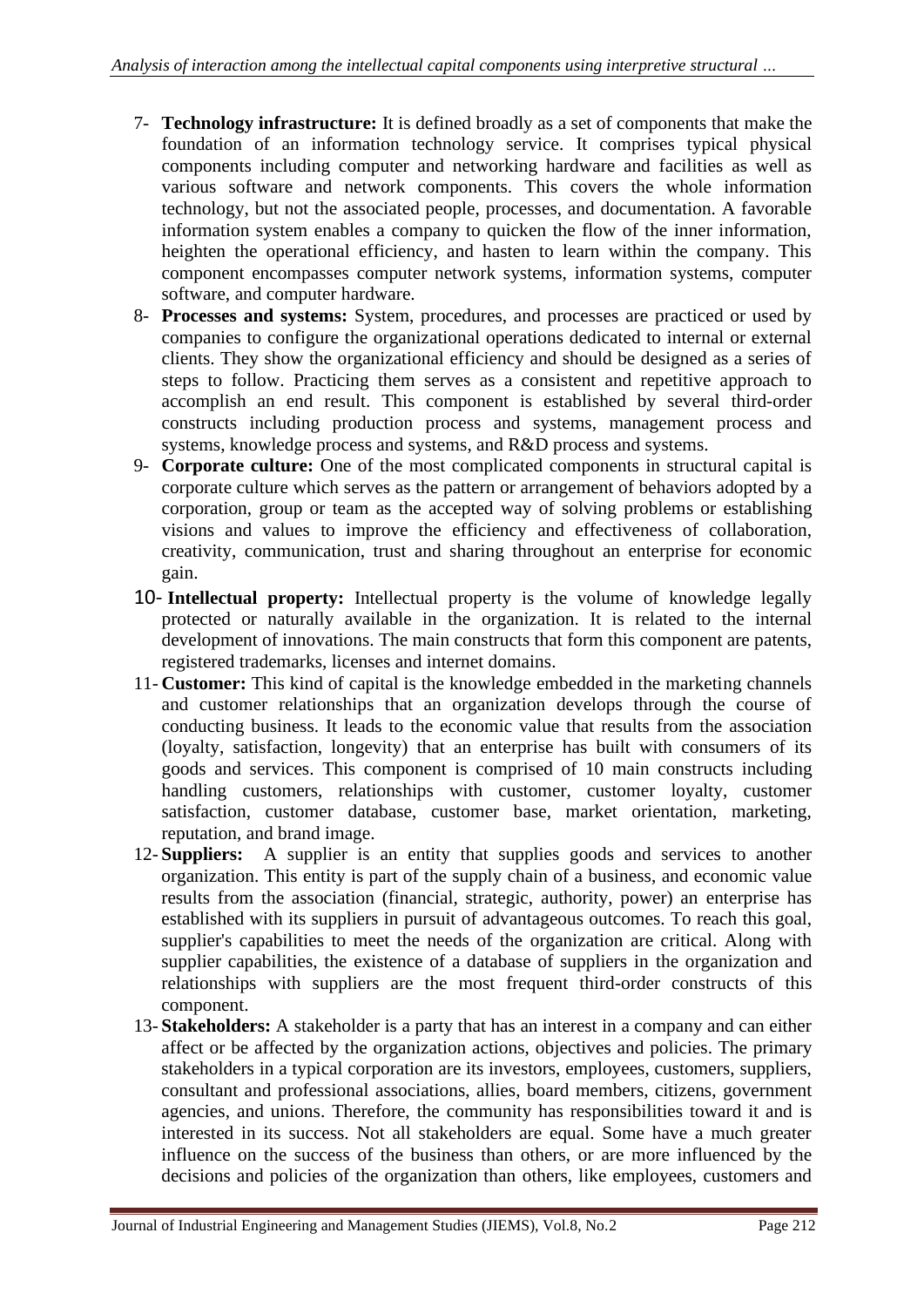suppliers. Hence, to focus more on these stakeholders, these three groups are not included in this component. Human capital has many components defined in items 1 to 5. Customers and suppliers were also discussed in components 11 and 12.

- 14- **Alliances, licensing and agreements:** These are a kind of business partnering between two or more players to share assets, resources, knowledge, expertise or any core competence of benefit for all the parties involved. This kind of partnering helps the parties by covering the weaknesses and enhancing their businesses while remaining as independent organizations. It is established by a few third-order constructs including alliances, licensing, contracts, and agreements.
- 15-**Environmental and community issues:** It is the institution's commitment to social and environmental improvement. It is an intangible asset which protects the environment and takes care of the society. Being socially responsible results in an improved image. Firms give information about the impact of their work on the environment and on the society at large.
- 16- **Diffusion and networking:** They refer to the act or process of interacting with other businesses, intermediaries, wholesalers, retailers, distributors, and even the Internet to deliver goods and services to the intended consumers and to cash payments from the end consumer. Meanwhile, information is exchanged among individuals, groups, or institutions to develop mutually beneficial relationships. This component is composed of networking capability, distribution channel, and on-line distribution

A brief summary of various intellectual capital components as reported in the literature is presented in Table 2.

| <b>Human Capital</b>       |                                                                                                                                                                                                                                                                                                                                                                                                                                                                                              |
|----------------------------|----------------------------------------------------------------------------------------------------------------------------------------------------------------------------------------------------------------------------------------------------------------------------------------------------------------------------------------------------------------------------------------------------------------------------------------------------------------------------------------------|
| 1- Employee<br>knowledge   | (Petty and Guthrie, 2000), (Ordonez de Pablos, 2003), , (Bozbura, 2004), (Chen et al., 2004), , (Han<br>and Han, 2004), (Marr et al., 2004), (McGregor et al., 2004), , (Bueno Campos et al., 2006),<br>(Guthrie et al., 2006), (Lytras et al., 2008), (Ax and Marton, 2008), (Shih et al., 2010), (Beattie and<br>Smith, 2010), (Campbell and Abdul Rahman, 2010), (Ahmed Haji and Mubaraq, 2012), (Tsui et al.,<br>2013), (Anatolievna Molodchik et al., 2014), (Liu et al., 2014)         |
| 2- Employee<br>skill       | (Bontis et al., 2000), (Bozbura, 2004), )Baxter and Matear, 2004(, (Chen et al., 2004), (Han and<br>Han, 2004), (McGregor et al., 2004), (Bueno Campos et al., 2006), (Bozbura et al., 2007),<br>(Campbell and Abdul Rahman, 2010), (Ahmed Haji and Mubaraq, 2012), (Grimaldi et al., 2013),<br>(Anatolievna Molodchik et al., 2014), (Liu et al., 2014)                                                                                                                                     |
| 3- Employee<br>attribute   | (Petty and Guthrie, 2000), (Bontis et al., 2000), (Ordonez de Pablos, 2003), (Marr et al., 2004),<br>(McGregor et al., 2004), (Bozbura, 2004), (Guthrie et al., 2006), (Bueno Campos et al., 2006), (Ax<br>and Marton, 2008), (Lytras et al., 2008), (Beattie and Smith, 2010), (Ahmed Haji and Mubaraq,<br>2012),(Grimaldi et al., 2013), (Tsui et al., 2013), (Liu et al., 2014)                                                                                                           |
| 4- Intellectual<br>agility | (Baxter and Matear, 2004), (Beattie and Smith, 2010), (Bueno Campos et al., 2006), (Grimaldi et<br>al., 2013), (Guthrie et al., 2006), (Lytras et al., 2008), (McGregor et al., 2004), (Petty and Guthrie,<br><b>2000</b>                                                                                                                                                                                                                                                                    |
| 5- Employee<br>attitude    | (Ordonez de Pablos, 2003), )Chen et al., 2004(, )Baxter and Matear, 2004(, (Han and Han, 2004),<br>)McGregor et al., 2004(, )Bozbura, 2004(, )Bueno Campos et al., 2006(, , )Ax and Marton, 2008(,<br>)Lytras et al., 2008(, )Shih et al., 2010(, )Campbell and Abdul Rahman, 2010(, )Beattie and Smith,<br>2010(, (Grajkowska, 2011), (Ahmed Haji and Mubaraq, 2012), )Yi, 2012(, )Tsui et al., 2013(,<br>)Grimaldi et al., 2013(, (Anatolievna Molodchik et al., 2014), (Liu et al., 2014) |
| <b>Structural capital</b>  |                                                                                                                                                                                                                                                                                                                                                                                                                                                                                              |
| 6- Management<br>policies  | (Chen et al., 2004), (Moon and Kym, 2006), (Adams et al., 2006), (Bueno Campos et al., 2006),<br>(Bozbura and Beskese, 2007), (Lytras et al., 2008), (St-Pierre and Audet, 2011), (Tsui et al., 2013),<br>(Anatolievna Molodchik et al., 2014)                                                                                                                                                                                                                                               |
| 7- Corporate<br>culture    | (Petty and Guthrie, 2000), (Bozzolan et al., 2003), (Chen et al., 2004), (Seetharaman et al., 2004),<br>(Adams et al., 2006), (Bueno Campos et al., 2006), (Moon and Kym, 2006), (Bozbura and Beskese,<br>2007), (Shih et al., 2010), (Grajkowska, 2011), (Ahmed Haji and Mubaraq, 2012), (Mat Husin et<br>al., 2012), (Grimaldi et al., 2013), (Tsui et al., 2013), (Yildiz et al., 2014), (Liu et al., 2014),<br>(Lentjusenkova and Lapina, 2016)                                          |

**Table 2. List of research works on IC components as reported in the literature**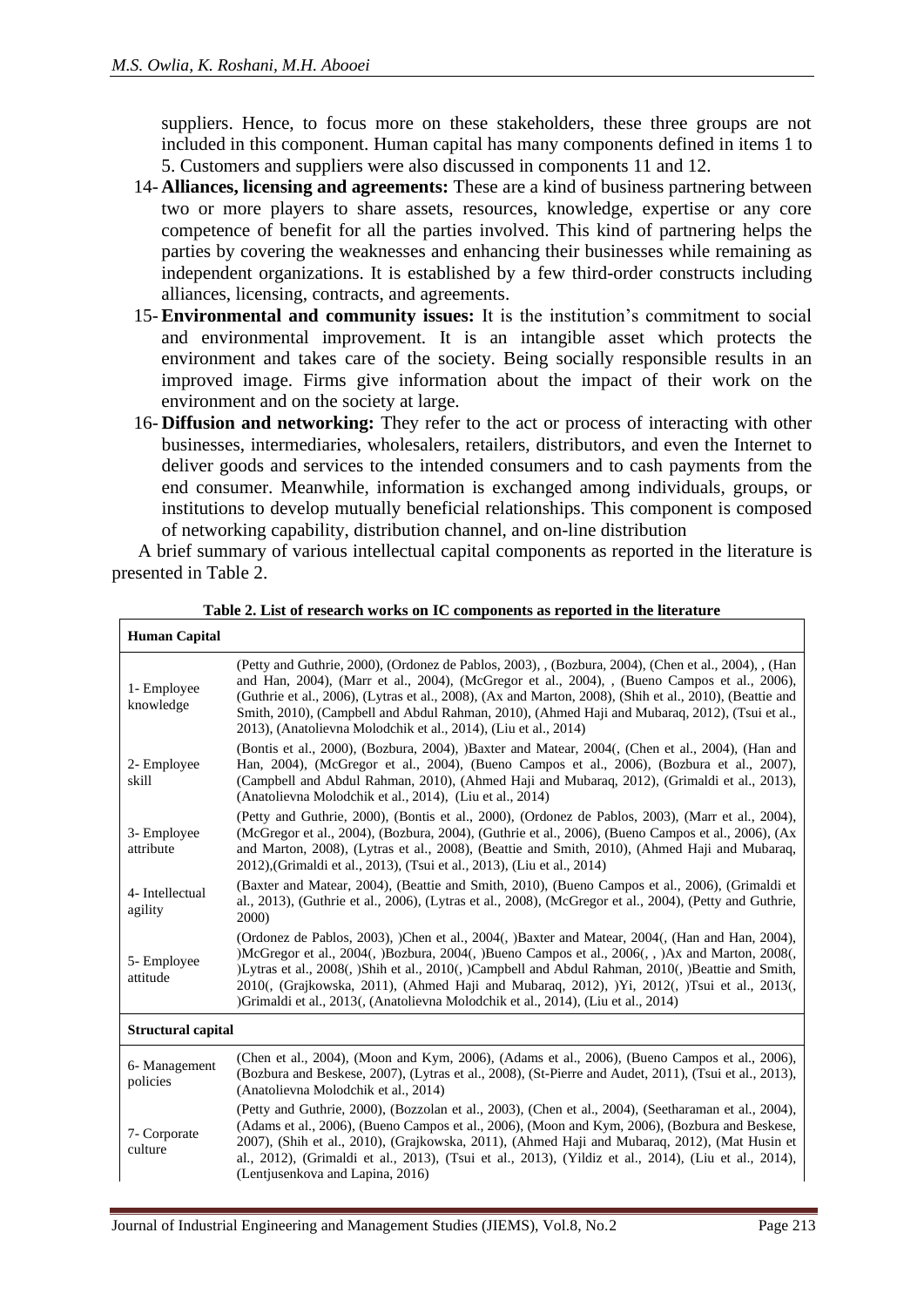| 8- Processes<br>and systems                        | (Petty and Guthrie, 2000), (Bozzolan et al., 2003), (Seetharaman et al., 2004), (Chen et al., 2004),<br>(Adams et al., 2006), (Moon and Kym, 2006), (Shih et al., 2010), (St-Pierre and Audet, 2011),<br>(Grajkowska, 2011), (Mat Husin et al., 2012), (Tsui et al., 2013), (Grimaldi et al., 2013),                                                                                                                                                                                                                                                                                                                                       |
|----------------------------------------------------|--------------------------------------------------------------------------------------------------------------------------------------------------------------------------------------------------------------------------------------------------------------------------------------------------------------------------------------------------------------------------------------------------------------------------------------------------------------------------------------------------------------------------------------------------------------------------------------------------------------------------------------------|
| 9- Technology<br>infrastructure                    | (Anatolievna Molodchik et al., 2014), (Liu et al., 2014), (Yildiz et al., 2014), (Lentjusenkova and<br>Lapina, 2016)<br>(Petty and Guthrie, 2000), (Bozzolan et al., 2003), (Chen et al., 2004), (Adams et al., 2006), (Moon<br>and Kym, 2006), (St-Pierre and Audet, 2011), (Grajkowska, 2011), (Mat Husin et al., 2012),<br>(Ahmed Haji and Mubaraq, 2012), (Grimaldi et al., 2013), (Tsui et al., 2013), (Liu et al., 2014),<br>(Yildiz et al., 2014), (Lentjusenkova and Lapina, 2016)                                                                                                                                                 |
| 10- Intellectual<br>property                       | (Petty and Guthrie, 2000), (Bozzolan et al., 2003), (Moon and Kym, 2006), (Shih et al., 2010),<br>(Grajkowska, 2011), (Yi, 2012), (Grimaldi et al., 2013), (Lentjusenkova and Lapina, 2016)                                                                                                                                                                                                                                                                                                                                                                                                                                                |
| <b>Relational capital</b>                          |                                                                                                                                                                                                                                                                                                                                                                                                                                                                                                                                                                                                                                            |
| 11- Customers                                      | (Petty and Guthrie, 2000), (Ordonez de Pablos, 2003), (Seetharaman et al., 2004), (Bozbura, 2004),<br>(Chen et al., 2004), (Han and Han, 2004), (Guthrie et al., 2006), (Moon and Kym, 2006),<br>(Campbell and Abdul Rahman, 2010), (Shih et al., 2010), (St-Pierre and Audet, 2011),<br>(Grajkowska, 2011), (Ahmed Haji and Mubaraq, 2012), (Mat Husin et al., 2012), (Grimaldi et al.,<br>2013), (Tsui et al., 2013), (Gogan, 2014), (Anatolievna Molodchik et al., 2014), (Liu et al., 2014),<br>(Bianchi Martini et al., 2016), (Hosseini and Owlia, 2016), (Lentjusenkova and Lapina, 2016),<br>(Sadatrasoul and Hajimohammadi, 2018) |
| 12- Suppliers                                      | (Bozbura, 2004), (Campbell and Abdul Rahman, 2010), (Grajkowska, 2011), (Tsui et al., 2013),<br>(Grimaldi et al., 2013), (Hosseini and Owlia, 2016), (Bianchi Martini et al., 2016), (Lentjusenkova<br>and Lapina, 2016)                                                                                                                                                                                                                                                                                                                                                                                                                   |
| 13-Stakeholders                                    | (Cohen Kalafut and Low, 2001), (Moon and Kym, 2006), (Campbell and Abdul Rahman, 2010),<br>(St-Pierre and Audet, 2011), (Grajkowska, 2011), (Mat Husin et al., 2012), (Grimaldi et al., 2013),<br>(Tsui et al., 2013), (Anatolievna Molodchik et al., 2014), (Hosseini and Owlia, 2016), (Bianchi<br>Martini et al., 2016), (Lentjusenkova and Lapina, 2016)                                                                                                                                                                                                                                                                               |
| 14- Alliances,<br>licensing and<br>agreements      | (Petty and Guthrie, 2000), (Cohen Kalafut and Low, 2001), (Seetharaman et al., 2004), (Guthrie et<br>al., 2006),, (Campbell and Abdul Rahman, 2010), (Grajkowska, 2011), (Mat Husin et al., 2012),<br>(Ahmed Haji and Mubaraq, 2012), (Grimaldi et al., 2013), (Bianchi Martini et al., 2016), (Hosseini<br>and Owlia, 2016),                                                                                                                                                                                                                                                                                                              |
| $15 -$<br>Environmental<br>and community<br>issues | (Cohen Kalafut and Low, 2001), (Bozbura, 2004), (Campbell and Abdul Rahman, 2010), (Tsui et<br>al., 2013), (Hosseini and Owlia, 2016), (Bianchi Martini et al., 2016)                                                                                                                                                                                                                                                                                                                                                                                                                                                                      |
| 16-Diffusion<br>and networking                     | (Petty and Guthrie, 2000), (Ordonez de Pablos, 2003), (Seetharaman et al., 2004), , (Guthrie et al.,<br>2006), (Campbell and Abdul Rahman, 2010), (Grajkowska, 2011), (Mat Husin et al., 2012),<br>(Ahmed Haji and Mubaraq, 2012), (Grimaldi et al., 2013), (Anatolievna Molodchik et al., 2014),<br>(Bianchi Martini et al., 2016), (Hosseini and Owlia, 2016)                                                                                                                                                                                                                                                                            |

## **4. Research methodology and model development**

ISM is known as a process for the transition of vague intellectual models into structured systems, which can help people better understand their beliefs and take in what they do not know (Attri et al., 2013). The ISM method can also enable individuals and groups to identify and map the direct or indirect relations among large numbers of items in a complex decisionmaking position. In this case, it actually serves as a means of disciplining and directing the complexity of relations among variables. In addition to ordering and directing the relations among the items of a system, the method helps to analyze and evaluate the impact of an item on other items. Thereby, the relational complexity among the items is coped with, and the variables are ultimately classified on the basis of their driving-dependence power.

ISM has been employed in several contexts. Khan and Rahman (2015) used ISM in brand experience anatomy in retailing and modeled its variables by this method. Kanungo and Bhatnagar (2002) applied this methodology to present a framework for assessing and synthesizing information system (IS) quality. Thakkar et al. (2007) developed a balanced scorecard (BSC) through ISM and showed its appropriateness for development of performance measurement systems. In the research by Chang et al. (2013), ISM is utilized to identify the interactive causal relationships of critical agility factors when launching a new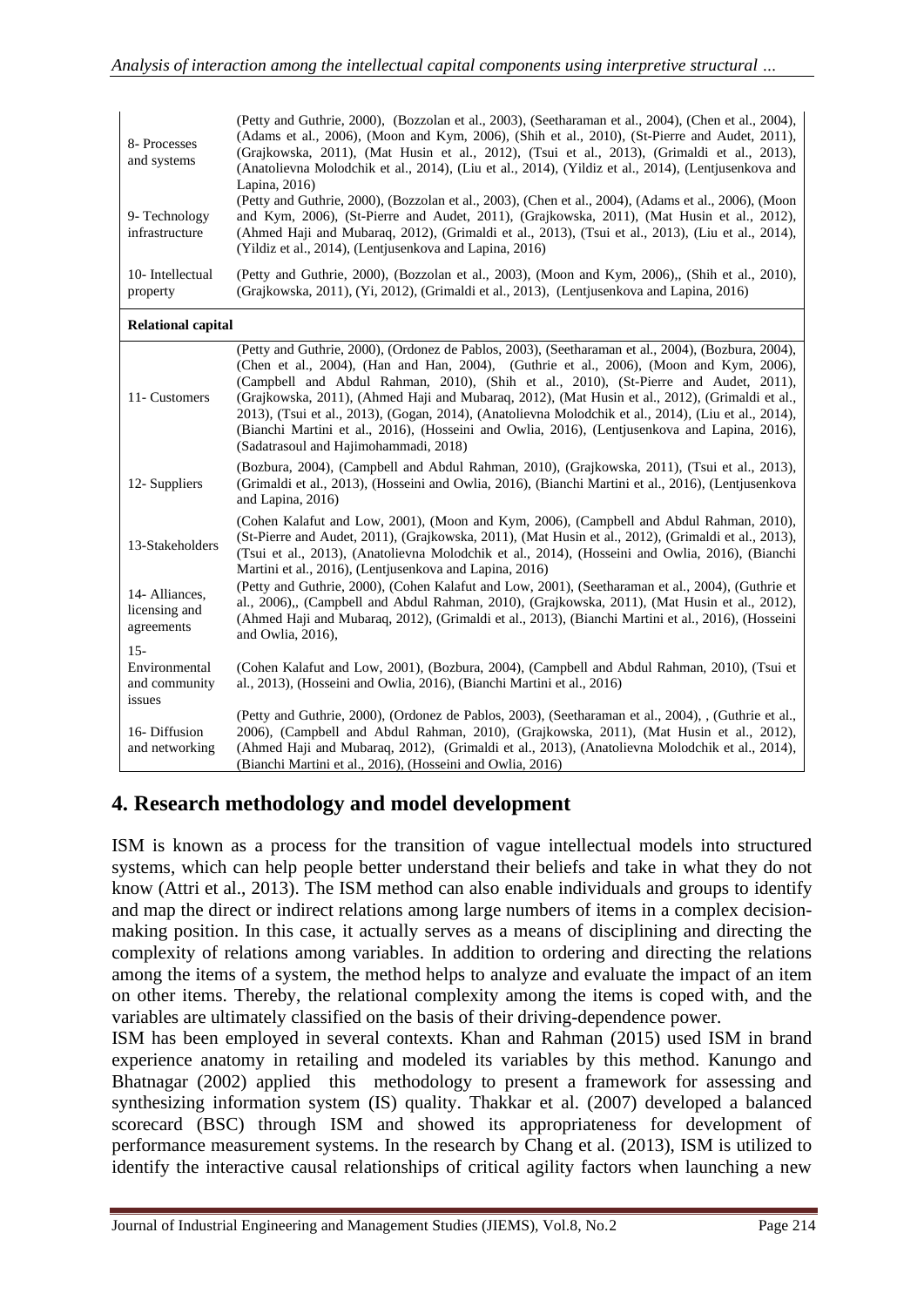product into mass production. Singh et al. (2003) developed interrelationships among knowledge management variables using this methodology.

Although the inter-relationship of all components can be classified using the ISM method, it is difficult to present the importance of the components using the same approach. Therefore, the ANP method is employed to rank the importance of the components.

The ANP was proposed by Saaty (2004)) to overcome the problem of interdependence and feedback between criteria or alternatives. The ANP is the general form of the analytic hierarchy process (AHP) (Saaty, 1986) which has been used in multicriteria decision making (MCDM) to release the restriction of hierarchical structure, and has been applied to evaluate the Intellectual capital in a Dairy Company (Nedjati and Izbirak, 2013), Analyzing and prioritization of HSE performance evaluation measures (Soleimani and Fattahi Ferdos, 2017) evaluating and select key performance Indicators (Carlucci, 2010), partner selection for strategic alliance (Chen et al., 2008) and so on.

The integrated approach of ISM and ANP has been applied by Thakkar et.al (2007) to develop a balanced scorecard and Chang et.al (2013) for identifying key agile factors in launching a new product into mass production.

The various steps involved in the methodology are shown in Figure 1.

The main aim of this study is to find the individual interactions of the components of intellectual capital and their relative importance in the banking industry. ISM can be appropriately employed as a tool under such an individual interaction state of affairs because the basis of the relationship between the components and the overall structure can be extracted from the system under consideration. Based on the extracted interactions, the network is constructed and ANP can be used to prioritize the components. Therefore, this integrated approach can map the model of intellectual capital and the priorities in a bank.

#### *a. Structural Self-Interaction Matrix (SSIM)*

A team of experts consisting of 13 senior managers of the Export Development Bank of Iran, all having master's and postgraduate degrees and also familiar with the concept of intellectual capital, was consulted to identify the nature of contextual relationships among the IC components identified in Section 3. These experts had several years of work experience in banking and related areas of management, human resources and performance. ISM methodology suggests the use of expert opinions alone (based on management techniques such as brainstorming and nominal group technique) to develop contextual relationships.

To analyze the components and develop an SSIM, paired comparisons were performed and the following four symbols were used to denote the direction of the relationships among the components (i and j):

**V**: It is used for the relation from component i to component j (i.e. if component i "will help achieve" or "will help enhance" component j)

**A**: It is used for the relation from component j to component i (i.e. if component j "will be achieved by" or "will be enhanced by component i)

**X**: It is used for both direction relations (i.e. if components i and j "help achieve each other")

**O**: It is used for no relation between the two components (i.e. if components i and j are not related)

Given the dimensions of the problem, 120 comparisons were made in this way and the SSIM was developed based on the contextual relationships (Table 3).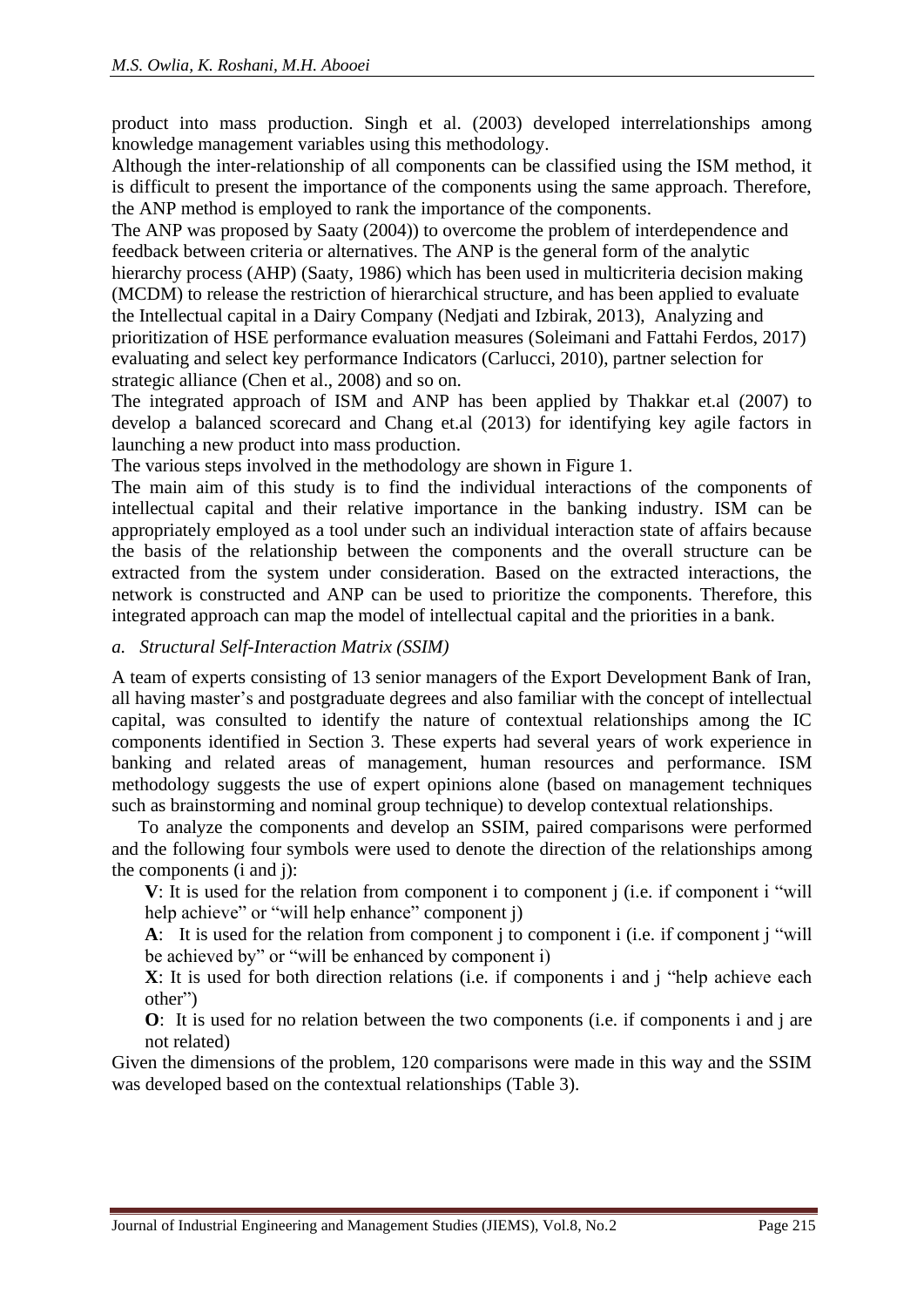

**Figure 1. Flow diagram for integrated approach of ISM (Kannan et al., 2009) and ANP**

The following would explain the use of symbols V, A, X, and O in the SSIM (Table III):

- (i) Component 1 helps increase component 8. This means that, as efforts are made to raise employee knowledge, the effectiveness of processes and systems improves. Thus, the relationship between components 1 and 8 is denoted by "V" in the SSIM (Table III).
- (ii) Component 2 can be enhanced by component 9, i.e. progress of component 9, namely technology infrastructure, improves the employee skill (component 2). Thus, the relationship between these components is denoted by "A" in the SSIM (Table III).
- (iii) Components 1 and 6 help achieve each other. Component 1, namely employee knowledge, and component 6, namely management policies, help achieve each other. Thus, the relationship between these components is denoted by "X" in the SSIM (Table III).
- (iv) No relationship exists between intellectual property (component 10) and suppliers (component 12) and, hence, the relationship between these components is denoted by "O" in the SSIM (Table 3).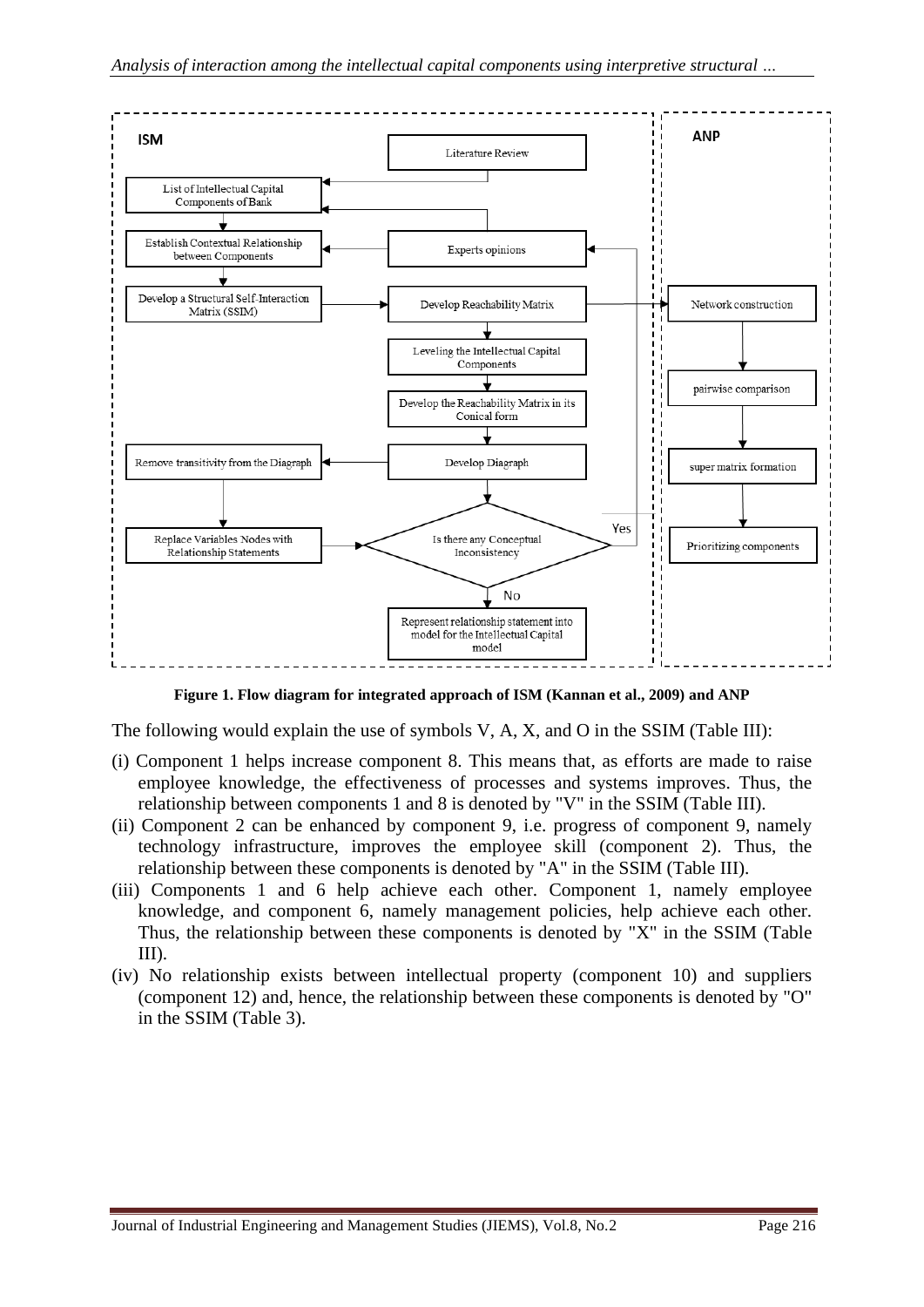| C. No          | <b>Components</b>             | 16     | 15       | -14      |                           | 13 12 11       |          | - 10         | 9            | 8                         | 7      | 6      | 5      | 4 | 3 | 2      |
|----------------|-------------------------------|--------|----------|----------|---------------------------|----------------|----------|--------------|--------------|---------------------------|--------|--------|--------|---|---|--------|
| 1              | Employee knowledge            | V      | O        | O        | 0                         | O              | X        | 0            | O            | V                         | $\vee$ | X      | v      | X | X | $\vee$ |
| 2              | Employee skill                | V      | V        | O        | $\vee$                    | $\circ$        | V        | $\mathsf{O}$ | A            | $\vee$                    | A      | A      | v      | X | X |        |
| $\mathfrak{Z}$ | Employee attributes           | V      | O        | V        | $\mathsf{O}$              | $\circ$        | V        | $\mathsf{O}$ | O            | $\mathsf{O}$              | $\vee$ | $\vee$ | V      | X |   |        |
| 4              | Employee intellectual agility | V      | $\vee$   | $\Omega$ | V                         | $\circ$        | V        | $\mathsf{O}$ | O            | $\vee$                    | $\vee$ | $\vee$ | $\vee$ |   |   |        |
| 5              | Employee attitude             | V      | $\vee$   | X        | X                         | O              | X        | $\vee$       | O            | O                         | X      | X      |        |   |   |        |
| 6              | Management policies           | V      | $\vee$   | X        | X                         | X              | X        | $\vee$       | X            | X                         | X      |        |        |   |   |        |
| 7              | Corporate culture             | $\vee$ | $\vee$   | $\vee$   | $\vee$                    | $\vee$         | $\vee$   | $\vee$       | $\mathsf{O}$ | $\boldsymbol{\mathsf{x}}$ |        |        |        |   |   |        |
| 8              | Processes and systems         | v      | $\vee$   | $\vee$   | $\vee$                    | $\vee$         | $\vee$   | $\circ$      | X            |                           |        |        |        |   |   |        |
| 9              | Technology infrastructure     | O      | $\vee$   | O        | $\Omega$                  | $\vee$         | $\vee$   | $\Omega$     |              |                           |        |        |        |   |   |        |
| 10             | Intellectual property         | v      | $\Omega$ | $\vee$   | $\vee$                    | O              | $\Omega$ |              |              |                           |        |        |        |   |   |        |
| 11             | Customers                     | O      | X        | X        | $\Omega$                  | $\overline{A}$ |          |              |              |                           |        |        |        |   |   |        |
| 12             | Suppliers                     | O      | O        | O        | $\boldsymbol{\mathsf{x}}$ |                |          |              |              |                           |        |        |        |   |   |        |
| 13             | <b>Stakeholders</b>           | A      | $\Omega$ | $\Omega$ |                           |                |          |              |              |                           |        |        |        |   |   |        |
| 14             | Environmental and community   | V      | $\vee$   |          |                           |                |          |              |              |                           |        |        |        |   |   |        |
| 15             | Diffusion and networking      | v      |          |          |                           |                |          |              |              |                           |        |        |        |   |   |        |
| 16             | Alliances, licensing and      |        |          |          |                           |                |          |              |              |                           |        |        |        |   |   |        |

**Table 3. Structural self-interaction matrix (SSIM)**

#### *b. Reachability matrix*

In the second step of ISM, the SSIM was converted into a binary matrix, called the initial reachability matrix, which is a square matrix whose entries can be considered 1 once the item i with length 1 can have access to elements j; otherwise, the entries are 0.

The substitution of 1s and 0s were as per the following rules:

- − If the (i, j) entry in the SSIM is V, the (i, j) entry in the reachability matrix becomes 1, and the (j,i) entry becomes 0.
- − If the (i, j) entry in the SSIM is A, the (i, j) entry in the reachability matrix becomes 0, and the (j,i) entry becomes 1.
- − If the (i, j) entry in the SSIM is X, the (i, j) entry in the reachability matrix becomes 1, and the (j,i) entry also becomes 1.
- − If the (i, j) entry in the SSIM is O, the (i, j) entry in the reachability matrix becomes 0, and the (j,i) entry also becomes 0.
- $-$  If i = j, the (i, j) entry in the reachability matrix becomes 1.

Based on the rules above, the initial reachability matrix for the components emerged as shown in Table 4.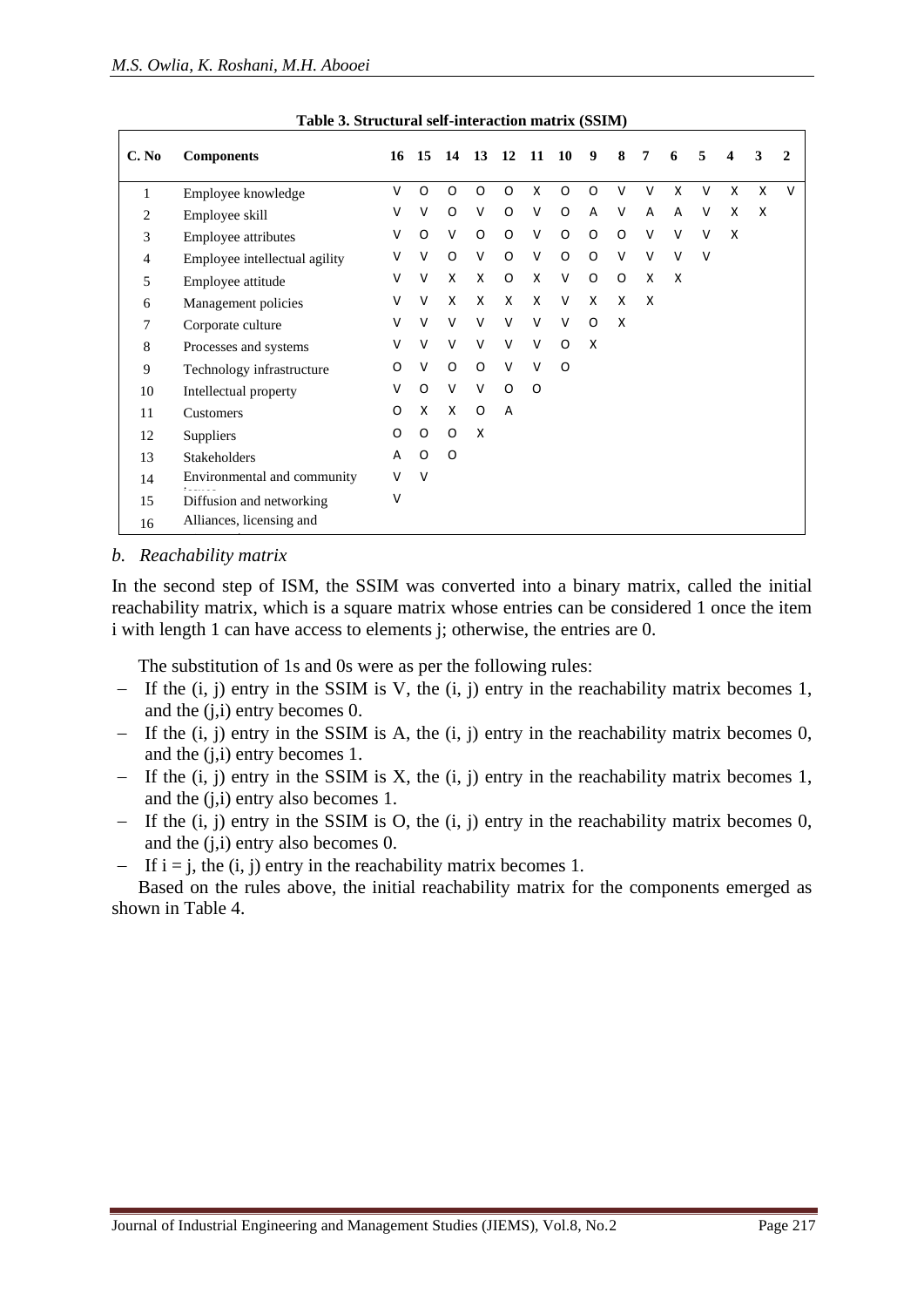**Table 4. Initial reachability matrix**

|       | Table 4. Initial reachability matrix   |              |              |                |          |              |              |                |              |                |              |          |                   |                |              |              |          |
|-------|----------------------------------------|--------------|--------------|----------------|----------|--------------|--------------|----------------|--------------|----------------|--------------|----------|-------------------|----------------|--------------|--------------|----------|
| C. No | <b>Components</b>                      | 1            | $\mathbf{2}$ | 3              | 4        | 5            | 6            | 7              | 8            | 9              | <b>10</b>    |          | 11 12 13 14 15 16 |                |              |              |          |
| 1     | Employee knowledge                     |              |              |                |          |              |              |                |              | 0              | $\Omega$     |          | $\Omega$          | $\theta$       | $\Omega$     | $\Omega$     |          |
| 2     | Employee skill                         | $\Omega$     |              |                |          |              | $\Omega$     | $\theta$       | 1            | $\mathbf{0}$   | $\Omega$     |          | $\Omega$          | 1              | $\Omega$     | 1            |          |
| 3     | Employee attributes                    | 1            |              |                |          |              |              |                | $\Omega$     | $\mathbf{0}$   | $\Omega$     |          | $\Omega$          | $\theta$       | 1            | $\Omega$     |          |
| 4     | Employee intellectual agility          | 1            |              |                |          |              |              |                |              | 0              | $\theta$     |          | $\theta$          |                | $\Omega$     | 1            |          |
| 5     | Employee attitude                      | $\Omega$     | $\Omega$     | $\Omega$       | $\Omega$ |              |              |                | $\Omega$     | $\Omega$       |              |          | $\Omega$          |                |              |              |          |
| 6     | Management policies                    | 1            | 1            | $\overline{0}$ | $\Omega$ |              |              | 1              | 1            | 1              | $\Omega$     |          |                   |                |              |              |          |
| 7     | Corporate culture                      | $\Omega$     |              | $\Omega$       | $\Omega$ |              |              |                |              | 0              |              |          |                   |                |              |              |          |
| 8     | Processes and systems                  | $\Omega$     | $\Omega$     | $\overline{0}$ | $\Omega$ | $\Omega$     |              |                |              |                | 0            |          |                   |                |              |              |          |
| 9     | Technology infrastructure              | $\Omega$     | 1            | $\Omega$       | $\Omega$ | $\Omega$     | 1            | $\Omega$       | 1            |                | $\Omega$     |          |                   | $\Omega$       | $\Omega$     | 1            | 0        |
| 10    | Intellectual property                  | $\Omega$     | $\Omega$     | $\Omega$       | $\Omega$ | $\Omega$     | $\mathbf{0}$ | $\overline{0}$ | $\theta$     | $\Omega$       | 1            | $\Omega$ | $\Omega$          | 1              | 1            | $\Omega$     |          |
| 11    | Customers                              | 1            | $\Omega$     | $\Omega$       | $\Omega$ | 1            | $\mathbf{1}$ | $\Omega$       | $\theta$     | $\Omega$       | $\Omega$     | 1        | $\Omega$          | $\Omega$       | 1            | 1            | 0        |
| 12    | Suppliers                              | $\mathbf{0}$ | $\Omega$     | $\Omega$       | $\theta$ | $\Omega$     | 1            | $\theta$       | $\theta$     | $\Omega$       | $\Omega$     |          |                   | 1              | $\Omega$     | $\Omega$     | 0        |
| 13    | Stakeholders                           | $\Omega$     | $\Omega$     | $\Omega$       | $\theta$ |              |              | $\Omega$       | $\Omega$     | $\theta$       | $\theta$     | $\Omega$ |                   |                | $\Omega$     | $\Omega$     | $\Omega$ |
| 14    | Environmental and community<br>issues  | $\mathbf{0}$ | $\Omega$     | $\overline{0}$ | $\Omega$ |              |              | $\Omega$       | $\mathbf{0}$ | $\theta$       | $\mathbf{0}$ | 1        | $\theta$          | $\mathbf{0}$   | 1            | 1            |          |
| 15    | Diffusion and networking               | $\theta$     | $\Omega$     | $\overline{0}$ | $\theta$ | $\mathbf{0}$ | $\mathbf{0}$ | $\overline{0}$ | $\mathbf{0}$ | $\overline{0}$ | $\theta$     | 1        | $\mathbf{0}$      | $\overline{0}$ | $\Omega$     | 1            |          |
| 16    | Alliances, licensing and<br>agreements | $\mathbf{0}$ | $\theta$     | 0              | 0        | $\theta$     | $\mathbf{0}$ | $\overline{0}$ | $\theta$     | $\mathbf{0}$   | 0            | $\theta$ | $\mathbf{0}$      | 1              | $\mathbf{0}$ | $\mathbf{0}$ |          |

After the initial reachability matrix was obtained, the final reachability matrix could be acquired by inserting transitivity into the variable relations. This is a square matrix whose entries are considered 1 otherwise 0, wherein the item *i* with any length has access to the element *j*. The common approach to achieve this matrix is to allow raising the initial reachability matrix repeatedly as long as none of its entries changes. Equation (1) illustrates this method.

$$
(B+I)^{n-1} < (B+I)^n = (B+I)^{n+1} = M
$$
\n(1)

Warfield (1974b) emphasized that the development of the initial reachability matrix and its conversion into the final one would be likely to encounter a serious threat, i.e. inconsistency to completing the SSIM. According to him, if there is such inconsistency, a universal matrix all of whose entries are assumed 1 will be created when converting the initial reachability matrix into the final one. It, thus, does not allow the ranking and the complementary analysis of the ISMs. In order to avoid this inconsistency, only relations of length 1 should be used to complete the SSIM even though recognizing relations only with length 1 can be difficult for experts. Therefore, as Warfield (1974b) suggested, the final reachability matrix needs to be created from the very beginning (i.e. after obtaining the SSIM). Since many entries in reachability matrices can be derived on the basis of inferences, this method is assumed shorter and more reliable. In this method, two groups of sub-matrices are completed to achieve a reachability matrix. In this respect, the sub-system matrix is developed based on the method described by Warfield (ibid), and the intersection matrices are then calculated according to the method explained in (Warfield, 1974a). What results from this method is a fully consistent reachability matrix which can be further analyzed.

The final reachability matrix in the present study was obtained by using the method described above. In other words, the SSIM data were first converted into 0 and 1. Then, sub-system matrices were developed based on the resulting matrix. After that, intersection matrices were created on the basis of this matrix. Finally, a reachability matrix was obtained from the aggregation of these two matrices according to Table 5.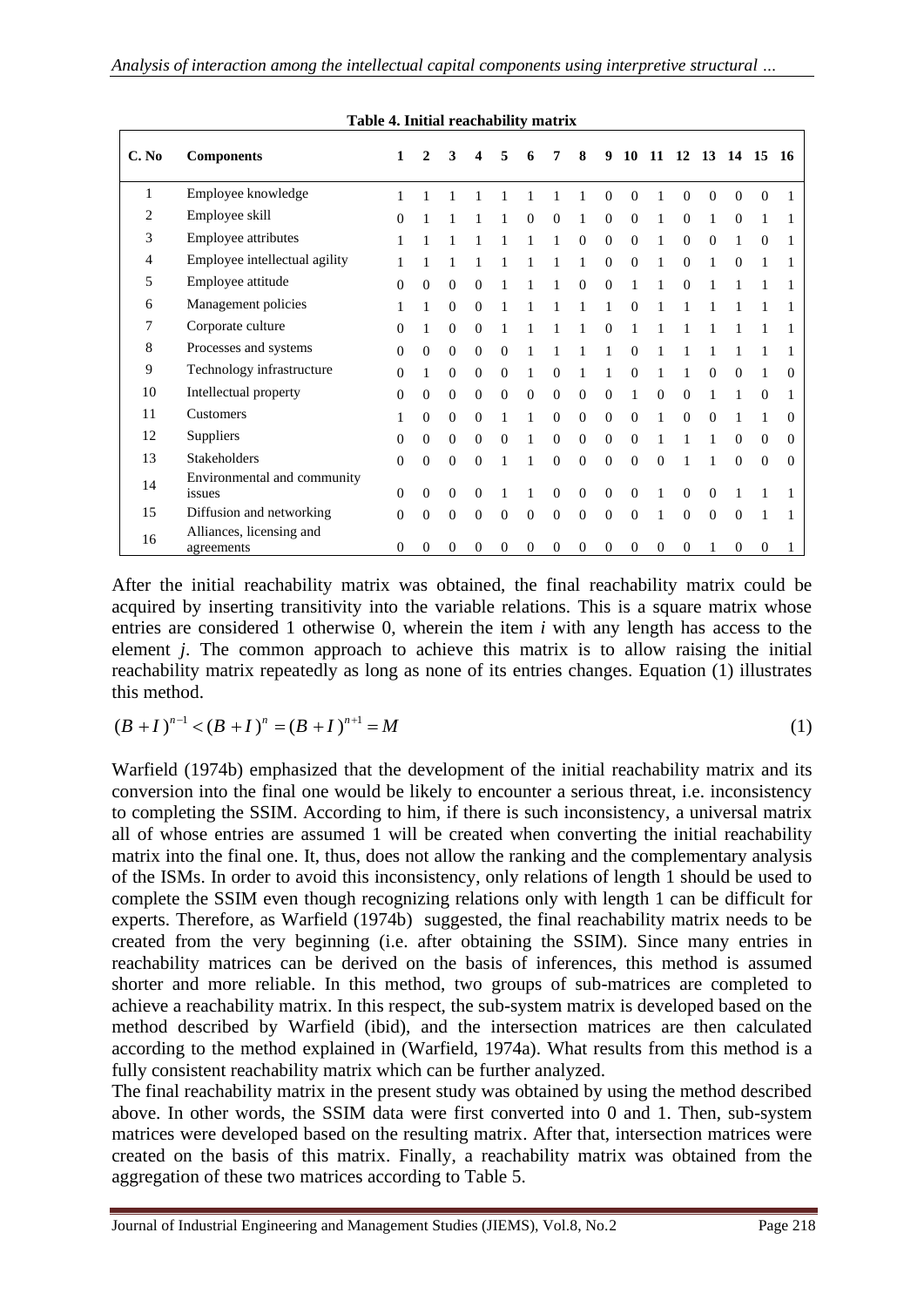#### *c. Level partitioning*

After the final reachability matrix is obtained, it should be divided into different levels. The partitioning of the system into different levels can help to clarify the role of individual components as well as their mutual interactions and facilitate their analysis process. In other words, using the level partitioning method and divisions into systems and sub-systems can reduce the existing complexity of large systems and improve their analysis. At this stage, reachability and antecedent sets are obtained for each variable through the final reachability matrix.

A reachability set consists of the components of the system derived from the relevant variable. To do the derivation, the row of this variable must be checked. Number 1 in this row indicates the driving power of the variable, and its location can show the antecedent variables and the directional lines exiting from it. The antecedent set of a variable comprises the system components that can lead to that variable. For this to occur, the column of the variable must be examined. Number 1 in this column shows the dependence power of the variable, its location, its antecedent variables, and the directional lines entering into it.

| C. No          | <b>Components</b>                      | 16       | 8        | 5              | 2            |              | 11             | 6              | 3            |          |                | 13             | 12       | 15           | - 14           | 10       | $\boldsymbol{q}$ | <b>Driving</b><br>power |
|----------------|----------------------------------------|----------|----------|----------------|--------------|--------------|----------------|----------------|--------------|----------|----------------|----------------|----------|--------------|----------------|----------|------------------|-------------------------|
| 16             | Alliances, licensing and<br>agreements |          | $\Omega$ | 0              | $\Omega$     | $\Omega$     | $\Omega$       | $\Omega$       | $\Omega$     | 0        | 0              | 0              | 0        | 0            | 0              | 0        | $\overline{0}$   |                         |
| 8              | Processes and systems                  |          |          | 0              | $\Omega$     | $\Omega$     | $\Omega$       | $\Omega$       | $\Omega$     | $\Omega$ | $\Omega$       | $\Omega$       | $\Omega$ | $\Omega$     | $\Omega$       | $\Omega$ | $\Omega$         | $\overline{c}$          |
| 5              | Employee attitude                      |          | $\Omega$ |                | $\theta$     | $\Omega$     | $\Omega$       | $\Omega$       | $\Omega$     | $\Omega$ | $\Omega$       | $\Omega$       | $\Omega$ | $\Omega$     | $\theta$       | $\Omega$ | $\Omega$         | $\overline{2}$          |
| $\overline{c}$ | Employee skill                         |          |          |                |              | $\Omega$     | $\Omega$       | $\Omega$       | $\mathbf{0}$ | $\Omega$ | $\mathbf{0}$   | $\theta$       | $\Omega$ | $\Omega$     | $\theta$       | $\Omega$ | $\Omega$         | 4                       |
| 7              | Corporate culture                      |          |          |                |              |              | $\Omega$       | $\mathbf{0}$   | $\theta$     | $\Omega$ | $\mathbf{0}$   | $\overline{0}$ | $\Omega$ | $\theta$     | $\Omega$       | $\Omega$ | $\mathbf{0}$     | 5                       |
| 11             | Customers                              |          |          |                |              |              |                |                |              |          |                | $\Omega$       | $\Omega$ | $\theta$     | $\Omega$       | $\Omega$ | $\mathbf{0}$     | 10                      |
| 6              | Management policies                    |          |          |                |              |              |                |                |              |          |                | 0              | 0        | $\mathbf{0}$ | $\Omega$       | 0        | $\mathbf{0}$     | 10                      |
| 3              | Employee attributes                    |          |          |                |              |              |                |                |              |          |                | 0              | $\Omega$ | $\Omega$     | $\Omega$       | $\Omega$ | $\Omega$         | 10                      |
| 4              | Employee intellectual agility          |          |          |                |              |              |                |                |              |          |                | $\Omega$       | $\Omega$ | $\Omega$     | $\theta$       | 0        | $\Omega$         | 10                      |
|                | Employee knowledge                     |          |          |                |              |              |                |                |              |          |                | 0              | $\Omega$ | $\Omega$     | $\theta$       | $\Omega$ | $\Omega$         | 10                      |
| 13             | <b>Stakeholders</b>                    | 0        | $\Omega$ | $\Omega$       | $\mathbf{0}$ | $\Omega$     | $\Omega$       | $\Omega$       | $\Omega$     | $\Omega$ | $\Omega$       |                |          | $\Omega$     | $\Omega$       | $\Omega$ | $\Omega$         | 2                       |
| 12             | Suppliers                              | $\Omega$ | $\Omega$ | $\mathbf{0}$   | $\mathbf{0}$ | $\mathbf{0}$ | $\Omega$       | $\Omega$       | $\theta$     | $\Omega$ | $\Omega$       | 1              |          | $\Omega$     | $\Omega$       | $\Omega$ | $\Omega$         | 2                       |
| 15             | Diffusion and networking               | 0        | 0        | $\overline{0}$ | $\mathbf{0}$ | $\theta$     | $\overline{0}$ | $\overline{0}$ | $\mathbf{0}$ | $\Omega$ | $\overline{0}$ | 0              | $\Omega$ |              | $\Omega$       | 0        | $\mathbf{0}$     |                         |
| 14             | Environmental and<br>community issues  | $\Omega$ | $\Omega$ | 0              | $\mathbf{0}$ | $\theta$     | $\overline{0}$ | $\mathbf{0}$   | $\theta$     | $\Omega$ | $\mathbf{0}$   | $\Omega$       | $\Omega$ |              |                | $\Omega$ | $\mathbf{0}$     | $\overline{2}$          |
| 10             | Intellectual property                  | $\Omega$ | $\Omega$ | $\Omega$       | $\Omega$     | $\Omega$     | $\Omega$       | $\Omega$       | $\Omega$     | $\Omega$ | $\theta$       | $\Omega$       | $\Omega$ |              |                |          | $\Omega$         | 3                       |
| 9              | Technology infrastructure              |          |          |                |              | $\Omega$     | $\theta$       | $\Omega$       | $\Omega$     | $\Omega$ | $\theta$       |                |          |              | 0              | $\Omega$ |                  | 8                       |
|                | Dependence power                       |          |          | 9              | 8            | 6            | 5              | 5              | 5            | 5        | 5              | 3              | 3        | 4            | $\overline{c}$ |          |                  |                         |

|  | Table 5. Final reachability matrix |  |
|--|------------------------------------|--|
|  |                                    |  |

For example, the reachability set for component 7, namely corporate culture, consists of the component itself and the other variables which it may help to achieve. As Table 5 shows, components 2, 5, 8 and 16 make its reachability set. Moreover, its antecedent set consists of the component itself and the other components which it may help to achieve. As the column related to component 7 in Table 5 shows, components 2, 5, 8 and 16 consist of the antecedent set of component 7.

After determining the reachability and antecedent sets, the intersection sets can be determined for each variable. For example, for component 7, the intersection set is limited to the component itself. Accordingly, the variables whose reachability and intersection sets are the same can be placed at the highest levels of the ISM hierarchy. To find the next levels of the system components, the highest level components can be separated out from the other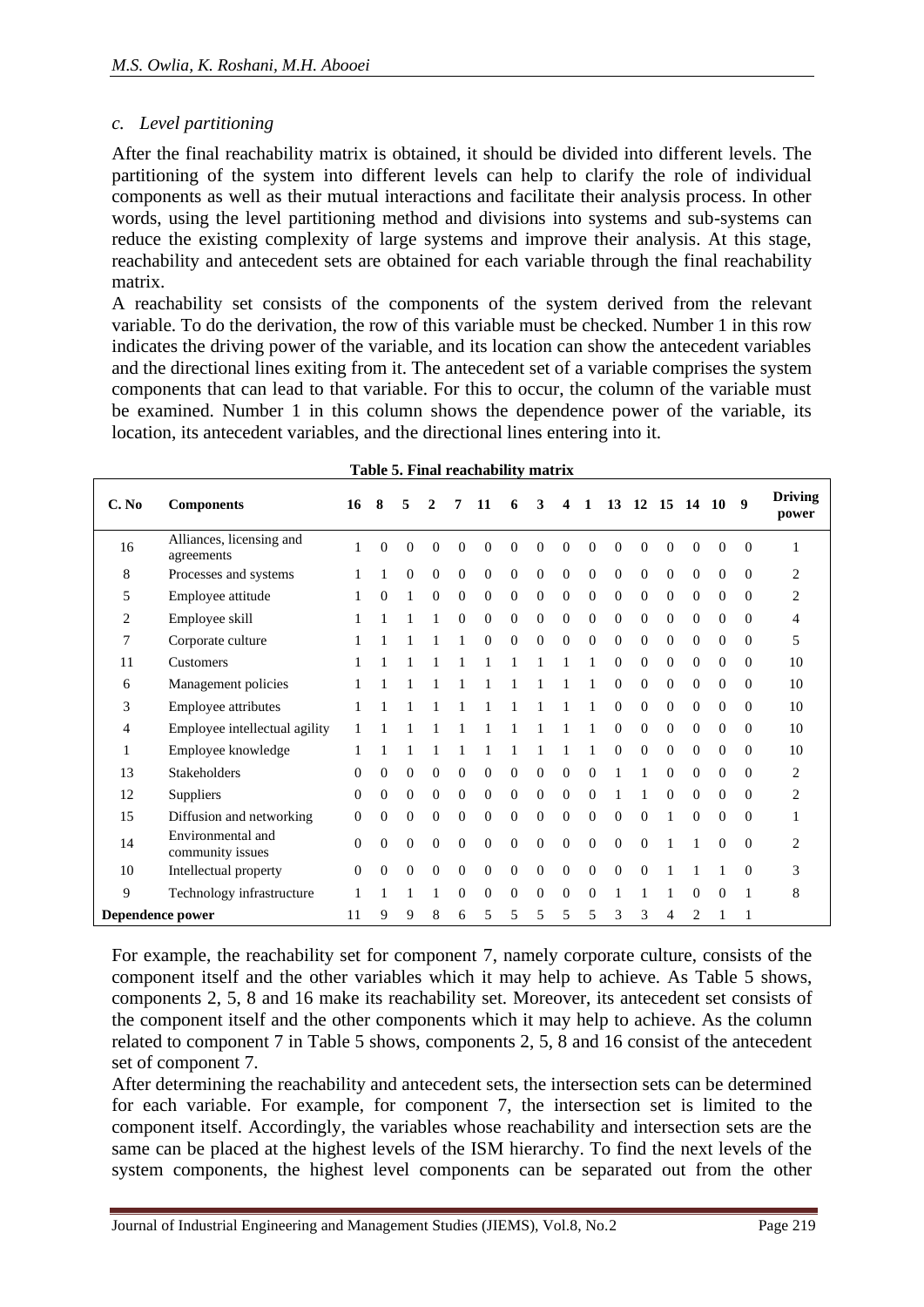components in the related table, and the operation associated with determining the components of the next level can be performed in the same way as to specify the components of the highest level. This operation is continued until the system components at all the levels are determined. After this stage, a basic model can be mapped considering the variables' levels and the final reachability matrix. The final model can be achieved by eliminating transitivity from the initial model.

In this study, these procedures were performed on the final reachability matrix. As shown in Table 6, components 12, 13, 15, and 16 have the same set of reachability and intersection sets and are placed at the first level of the ISM. Thus, they were positioned at the top of the ISM model. After these components were removed, the stages continued until the level partitioning of all the components was done, as illustrated in Table 6.

| Table 6. Levels of IC components      |                         |                         |                     |              |  |  |  |  |  |
|---------------------------------------|-------------------------|-------------------------|---------------------|--------------|--|--|--|--|--|
| Component                             | <b>Reachability set</b> | <b>Antecedent set</b>   | <b>Intersection</b> | Level        |  |  |  |  |  |
| Employee knowledge (1)                | 1,2,3,4,5,6,7,8,11,16   | 1,3,4,6,11              | 1,3,4,6,11          | V            |  |  |  |  |  |
| Employee skill (2)                    | 2,5,8,16                | 1,2,3,4,6,7,9,11        | 2                   | Ш            |  |  |  |  |  |
| Employee attributes (3)               | 1,2,3,4,5,6,7,8,11,16   | 1,3,4,6,11              | 1,3,4,6,11          | V            |  |  |  |  |  |
| Employee intellectual agility (4)     | 1,2,3,4,5,6,7,8,11,16   | 1,3,4,6,11              | 1,3,4,6,11          | V            |  |  |  |  |  |
| Employee attitude (5)                 | 5,TC6                   | 1,2,3,4,5,6,7,9,11      | 5                   | $\mathbf{I}$ |  |  |  |  |  |
| Management policies (6)               | 1,2,3,4,5,6,7,8,11,16   | 1,3,4,6,11              | 1,3,4,6,11          | V            |  |  |  |  |  |
| Corporate culture (7)                 | 2,5,7,8,16              | 1,3,4,6,7,11            | 7                   | IV           |  |  |  |  |  |
| Processes and systems (8)             | 8,16                    | 1,2,3,4,6,7,8,9,11      | 8                   | $\rm{II}$    |  |  |  |  |  |
| Technology infrastructure (9)         | 2,5,8,9,12,13,15,16     | 9                       | 9                   | IV           |  |  |  |  |  |
| Intellectual property (10)            | 10,14,15                | 10                      | 10                  | Ш            |  |  |  |  |  |
| Customers (11)                        | 1,2,3,4,5,6,7,8,11,16   | 1,3,4,6,11              | 1,3,4,6,11          | V            |  |  |  |  |  |
| Suppliers (12)                        | 12,13                   | 9,12,13                 | 12,13               | I            |  |  |  |  |  |
| Stakeholders (13)                     | 12,13                   | 9,12,14                 | 12,13               | Ι            |  |  |  |  |  |
| Environmental and (14)                | 14,15                   | 10,14                   | 14                  | $\mathbf{I}$ |  |  |  |  |  |
| Diffusion and networking (15)         | 15                      | 9, 10, 14, 15           | 15                  | I            |  |  |  |  |  |
| Alliances, licensing and $\dots$ (16) | 16                      | 1,2,3,4,5,6,7,8,9,11,16 | 16                  | I            |  |  |  |  |  |

#### *d. Network construction*

In this step, the decision problem should clearly be stated and constructed as a network. Previous studies show the influence of the main dimensions of intellectual capital on each other. Since these dimensions are composed of several components, the influence between them is also due to the lower levels. In this way, it can be accepted that the components of intellectual capital are not independent of each other. Applying ISM led to the extraction of these interdependencies. Accordingly, Human capital, Structural capital and relational capital are the clusters, and IC components are the nodes and the connections are based on the table 4.

#### *e. Pairwise comparison*

To identify the relative importance of IC dimensions and components questionnaires were provided based on 1 to 9 point scale proposed by Saaty. The experts who participated in the ISM stage performed pairwise comparisons of the ANP. The first questionnaire asks about dimension comparisons with respect to one of the dimensions. In the same way, the second questionnaire asks about the components comparisons within one dimension, with respect to every other node one by one. The third questionnaire asks about the component comparisons with respect to the other interconnected components. During the assessment process, there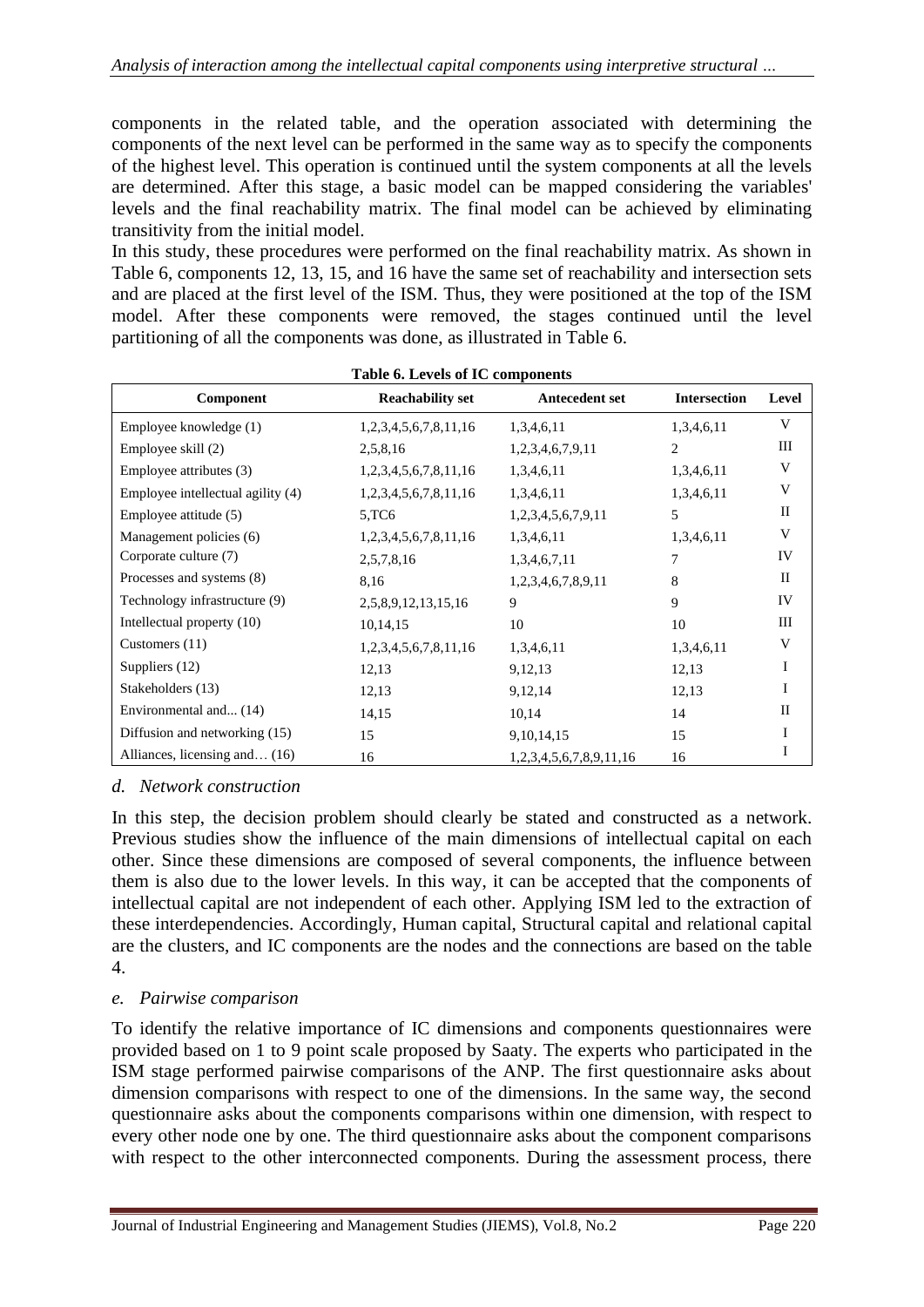may occur a problem in consistency. Therefore, it is important to examine the consistency of judgments. In this regard, the consistency ratio was checked for each matrix.

#### *f. Super matrix formation*

The supermatrix represents the tool by which determining global priorities in a network system. The supermatrix is a partitioned matrix, where each submatrix is composed of a set of relationships dealing with two levels in the network model. The ANP involves three kinds of supermatrix, i.e. unweighted supermatrix, weighted supermatrix, and limit supermatrix, which are respectively formed one after the other, through proper computations. The unweighted supermatrix is presented in table 7.

### **5. Classification of intellectual capital components: Micmac analysis**

After a reachability matrix is obtained, driving-dependence power can be calculated for each component. In the corresponding table, the total quantity in a row is the driving power of a component, and the sum of the values in a column equals the dependence power of a component. To analyze driving-dependence power in the ISM (MICMAC diagram), the variables are classified into four groups as follows:

I) Autonomous variables, which have a weak driver power and weak dependence. These components are relatively disconnected from the system; there are only a few links that may be strong.

(II) Dependent variables that have a weak driver power but strong dependence.

(III) Linkage variables that have a strong driving power and strong dependence. These components are unstable in that any action on these components will have an effect on the others and on their own feedbacks.

(IV) Independent variables which have a strong driving power but weak dependence.

As it can be seen in Table 5, component 10 has a driver power of 3 and a dependence power of 1. Therefore, in Figure 2, it is positioned in a place corresponding to the driver power of 3 and the dependency of 1.

In this way, all the intellectual capital components of the bank were classified into four groups of autonomous, dependent, linkage, and independent variables with reference to their driving-dependence power. The driving-dependence power values of the intellectual capital components of the bank are presented in Figure 2. As it can be seen, the variables of intellectual property, suppliers, stakeholders, environmental and community issues, as well as diffusion and networking have been placed in the autonomous area, representing weak driving-dependence power. In other words, the six intellectual capital components of the bank were somewhat isolated from the other components, and they had poor relations. The other variables such as employee attitudes and perceptions, processes, systems, as well as alliances, licensing and agreements also had a low driving power while they were highly dependent on the other variables. The independent area only included the variable of technology infrastructure with a high driving power but very low dependence on the other components. In other words, the impact of this component on the other ones was very high in terms of achieving returns on equity and earnings. In the end, the components in the linkage area were found to be endowed with a high driving-dependence power. These components were unstable, and they could easily affect the other intellectual capital components. They also had a feedback effect on themselves. As shown in the diagram of the intellectual capital components, the variables of employee knowledge, employee skills, employee attributes, employee intellectual agility, management policies, customers, and corporate culture are placed in this area.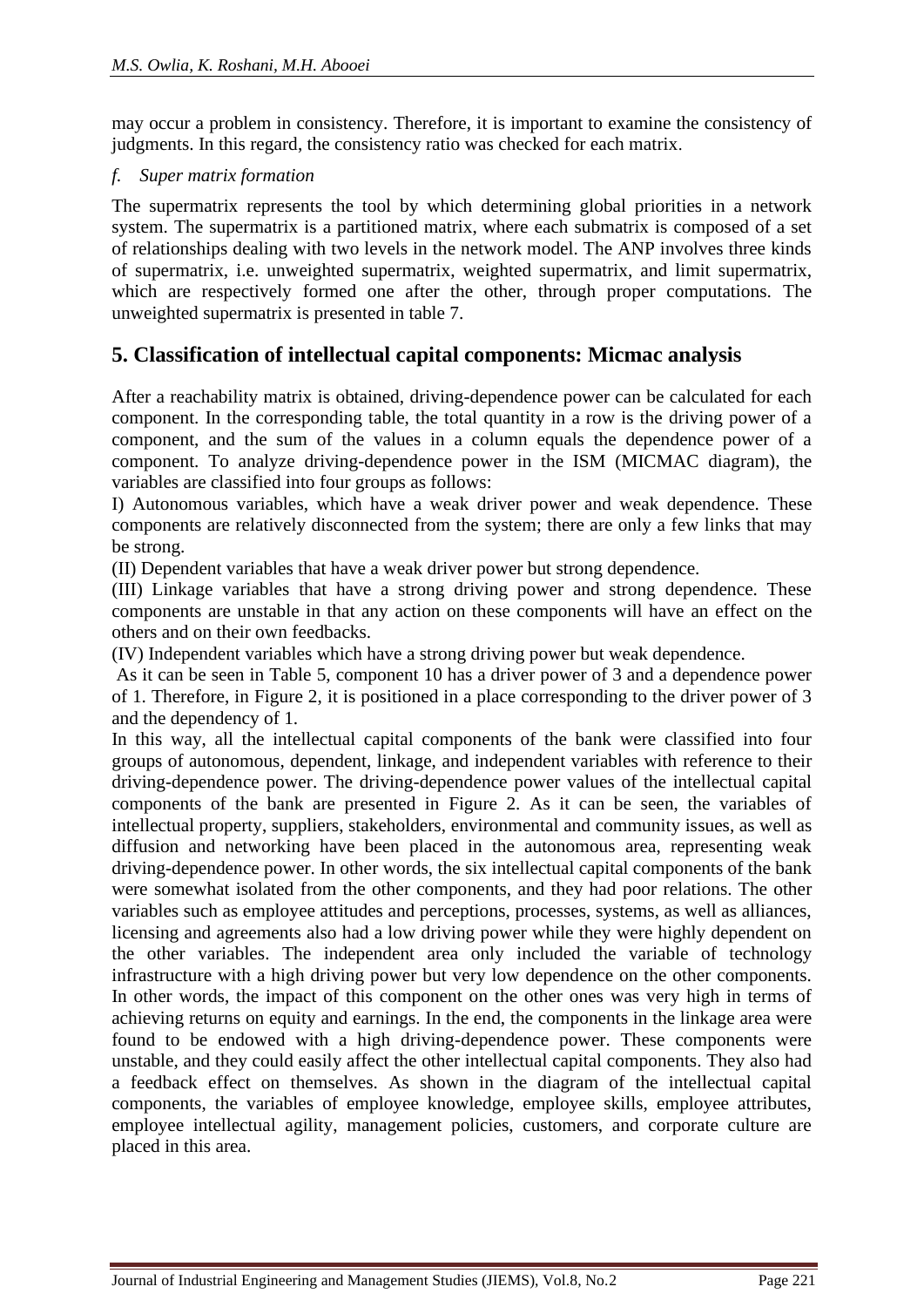| Goal            |       |       | Dimensions |       |       |       |       |                 |                 |       | Table 7. Unweighted supermatrix |       | Components      |                 |       |       |                 |       |                 |                 |
|-----------------|-------|-------|------------|-------|-------|-------|-------|-----------------|-----------------|-------|---------------------------------|-------|-----------------|-----------------|-------|-------|-----------------|-------|-----------------|-----------------|
|                 | G     | HC    | <b>SC</b>  | RC    | HC1   | HC2   | HC3   | HC <sub>4</sub> | HC <sub>5</sub> | SC1   | SC2                             | SC3   | SC <sub>4</sub> | SC <sub>5</sub> | RC1   | RC2   | RC <sub>3</sub> | RC4   | RC <sub>5</sub> | RC <sub>6</sub> |
| goal            | 0.000 | 0.000 | 0.000      | 0.000 | 0.000 | 0.000 | 0.000 | 0.000           | 0.000           | 0.000 | 0.000                           | 0.000 | 0.000           | 0.000           | 0.000 | 0.000 | 0.000           | 0.000 | 0.000           | 0.000           |
|                 | 0.413 | 0.000 | 0.750      | 0.750 | 0.000 | 0.000 | 0.000 | 0.000           | 0.000           | 0.000 | 0.000                           | 0.000 | 0.000           | 0.000           | 0.000 | 0.000 | 0.000           | 0.000 | 0.000           | 0.000           |
| HC              | 0.260 | 0.500 | 0.000      | 0.250 | 0.000 | 0.000 | 0.000 | 0.000           | 0.000           | 0.000 | 0.000                           | 0.000 | 0.000           | 0.000           | 0.000 | 0.000 | 0.000           | 0.000 | 0.000           | 0.000           |
| <b>SC</b><br>RC | 0.327 | 0.500 | 0.250      | 0.000 | 0.000 | 0.000 | 0.000 | 0.000           | 0.000           | 0.000 | 0.000                           | 0.000 | 0.000           | 0.000           | 0.000 | 0.000 | 0.000           | 0.000 | 0.000           | 0.000           |
|                 | 0.000 | 0.171 | 0.000      | 0.000 | 0.000 | 0.207 | 0.395 | 0.385           | 0.123           | 0.340 | 0.186                           | 0.104 | 0.000           | 0.000           | 0.227 | 0.000 | 0.000           | 0.000 | 0.000           | 0.058           |
| HC1             | 0.000 | 0.225 | 0.000      | 0.000 | 0.000 | 0.000 | 0.000 | 0.000           | 0.113           | 0.000 | 0.000                           | 0.092 | 0.000           | 0.000           | 0.000 | 0.000 | 0.000           | 0.000 | 0.000           | 0.058           |
| HC <sub>2</sub> | 0.000 | 0.149 | 0.000      | 0.000 | 0.333 | 0.188 | 0.000 | 0.385           | 0.219           | 0.140 | 0.186                           | 0.062 | 0.000           | 0.000           | 0.227 | 0.000 | 0.000           | 0.000 | 0.000           | 0.055           |
| HC <sub>3</sub> | 0.000 | 0.196 | 0.000      | 0.000 | 0.333 | 0.207 | 0.278 | 0.000           | 0.145           | 0.281 | 0.115                           | 0.092 | 0.000           | 0.000           | 0.122 | 0.000 | 0.000           | 0.000 | 0.000           | 0.055           |
| HC <sub>4</sub> | 0.000 | 0.259 | 0.000      | 0.000 | 0.000 | 0.000 | 0.000 | 0.000           | 0.000           | 0.000 | 0.000                           | 0.000 | 0.000           | 0.000           | 0.000 | 0.000 | 0.000           | 0.000 | 0.000           | 0.103           |
| HC <sub>5</sub> | 0.000 | 0.000 | 0.264      | 0.000 | 0.167 | 0.108 | 0.163 | 0.143           | 0.165           | 0.000 | 0.349                           | 0.235 | 0.000           | 0.000           | 0.424 | 0.000 | 0.000           | 0.000 | 0.000           | 0.237           |
| SC <sub>1</sub> | 0.000 | 0.000 | 0.171      | 0.000 | 0.000 | 0.089 | 0.000 | 0.000           | 0.121           | 0.000 | 0.000                           | 0.115 | 0.000           | 0.000           | 0.000 | 0.000 | 0.000           | 0.000 | 0.000           | 0.076           |
| SC <sub>2</sub> | 0.000 | 0.000 | 0.171      | 0.000 | 0.000 | 0.000 | 0.000 | 0.000           | 0.000           | 0.000 | 0.000                           | 0.000 | 0.000           | 0.000           | 0.000 | 0.000 | 0.000           | 0.000 | 0.000           | 0.127           |
| SC <sub>3</sub> |       |       |            |       |       |       |       |                 |                 |       |                                 |       |                 |                 |       |       |                 |       |                 |                 |
| SC <sub>4</sub> | 0.000 | 0.000 | 0.197      | 0.000 | 0.000 | 0.134 | 0.000 | 0.000           | 0.053           | 0.000 | 0.000                           | 0.200 | 0.000           | 0.000           | 0.000 | 0.500 | 0.500           | 0.000 | 0.600           | 0.113           |
| SC <sub>5</sub> | 0.000 | 0.000 | 0.197      | 0.000 | 0.000 | 0.000 | 0.000 | 0.000           | 0.000           | 0.000 | 0.000                           | 0.000 | 0.000           | 0.000           | 0.000 | 0.000 | 0.000           | 0.000 | 0.200           | 0.000           |
| RC1             | 0.000 | 0.000 | 0.000      | 0.296 | 0.167 | 0.067 | 0.163 | 0.087           | 0.061           | 0.239 | 0.163                           | 0.099 | 0.000           | 0.000           | 0.000 | 0.000 | 0.000           | 0.000 | 0.000           | 0.117           |
|                 | 0.000 | 0.000 | 0.000      | 0.175 | 0.000 | 0.000 | 0.000 | 0.000           | 0.000           | 0.000 | 0.000                           | 0.000 | 0.000           | 0.000           | 0.000 | 0.000 | 0.500           | 0.000 | 0.000           | 0.000           |
| RC <sub>2</sub> | 0.000 | 0.000 | 0.000      | 0.175 | 0.000 | 0.000 | 0.000 | 0.000           | 0.000           | 0.000 | 0.000                           | 0.000 | 0.000           | 0.000           | 0.000 | 0.500 | 0.000           | 0.000 | 0.000           | 0.000           |
| RC3             | 0.000 | 0.000 | 0.000      | 0.103 | 0.000 | 0.000 | 0.000 | 0.000           | 0.000           | 0.000 | 0.000                           | 0.000 | 0.000           | 0.000           | 0.000 | 0.000 | 0.000           | 0.000 | 0.200           | 0.000           |
| RC4             | 0.000 | 0.000 | 0.000      | 0.140 | 0.000 | 0.000 | 0.000 | 0.000           | 0.000           | 0.000 | 0.000                           | 0.000 | 0.000           | 0.000           | 0.000 | 0.000 | 0.000           | 0.000 | 0.000           | 0.000           |
| RC5             | 0.000 | 0.000 | 0.000      | 0.111 | 0.000 | 0.000 | 0.000 | 0.000           | 0.000           | 0.000 | 0.000                           | 0.000 | 0.000           | 0.000           | 0.000 | 0.000 | 0.000           | 0.000 | 0.000           | 0.000           |
| RC <sub>6</sub> |       |       |            |       |       |       |       |                 |                 |       |                                 |       |                 |                 |       |       |                 |       |                 |                 |

**Table 7. Unweighted supermatrix**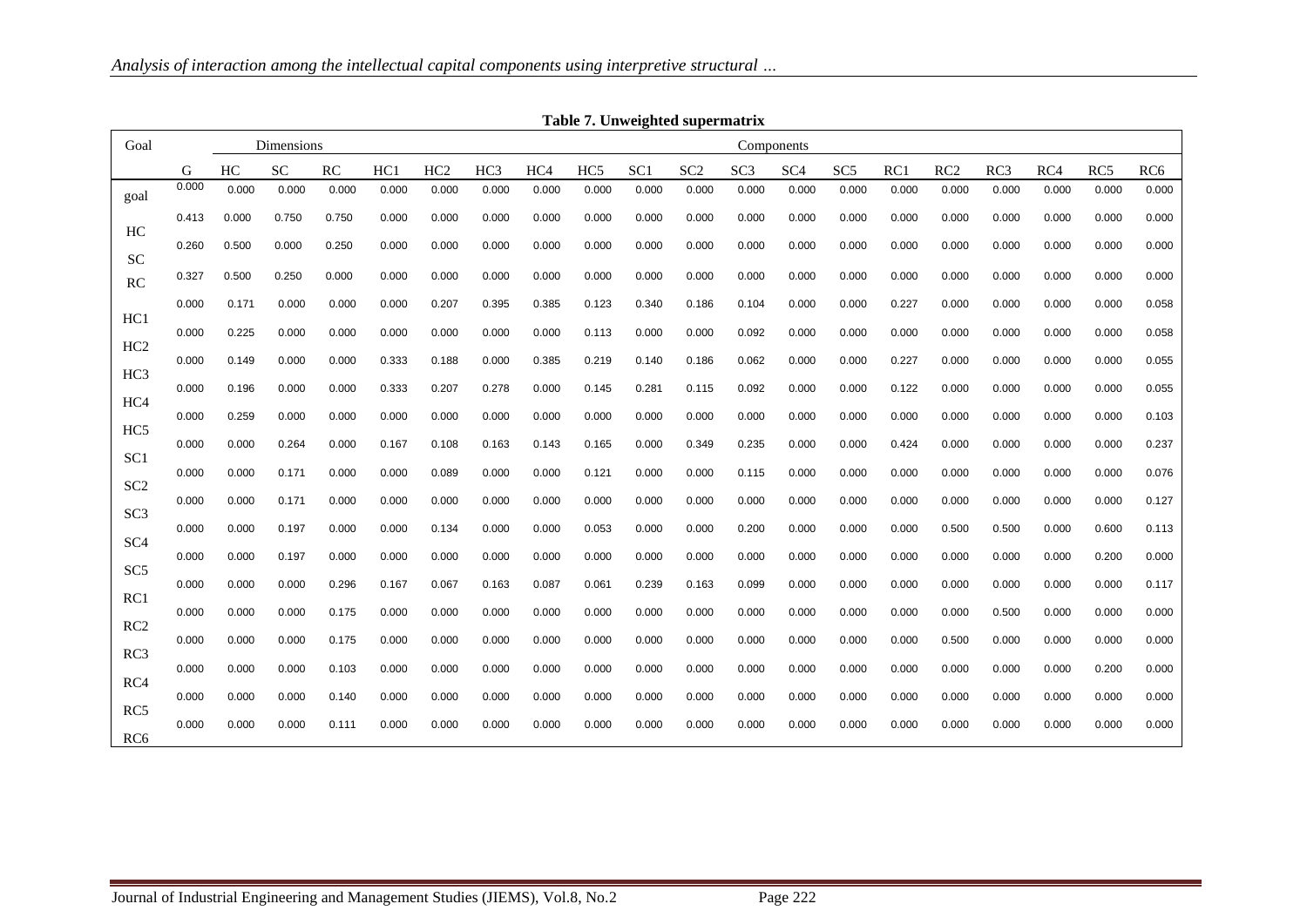

**Figure 2. Diagram for the driving and dependence power of the components**

### **6. Formation of the ISM diagram and model**

Based on the level partitioning at the fourth stage of the ISM (Table VI) and considering the final reachability matrix relations (Table V), a structural diagram was drawn for the intellectual capital components of the bank, as shown in Figure 3. The variables appearing at the lower levels of this diagram were those that were also located in the linkage and driving areas according to the MICMAC diagram. The dependent variables and, to some extent, the autonomous variables were at the top of this diagram, showing their low impact on the other components.



**Figure 3. ISM-based model of the intellectual capital components of the bank**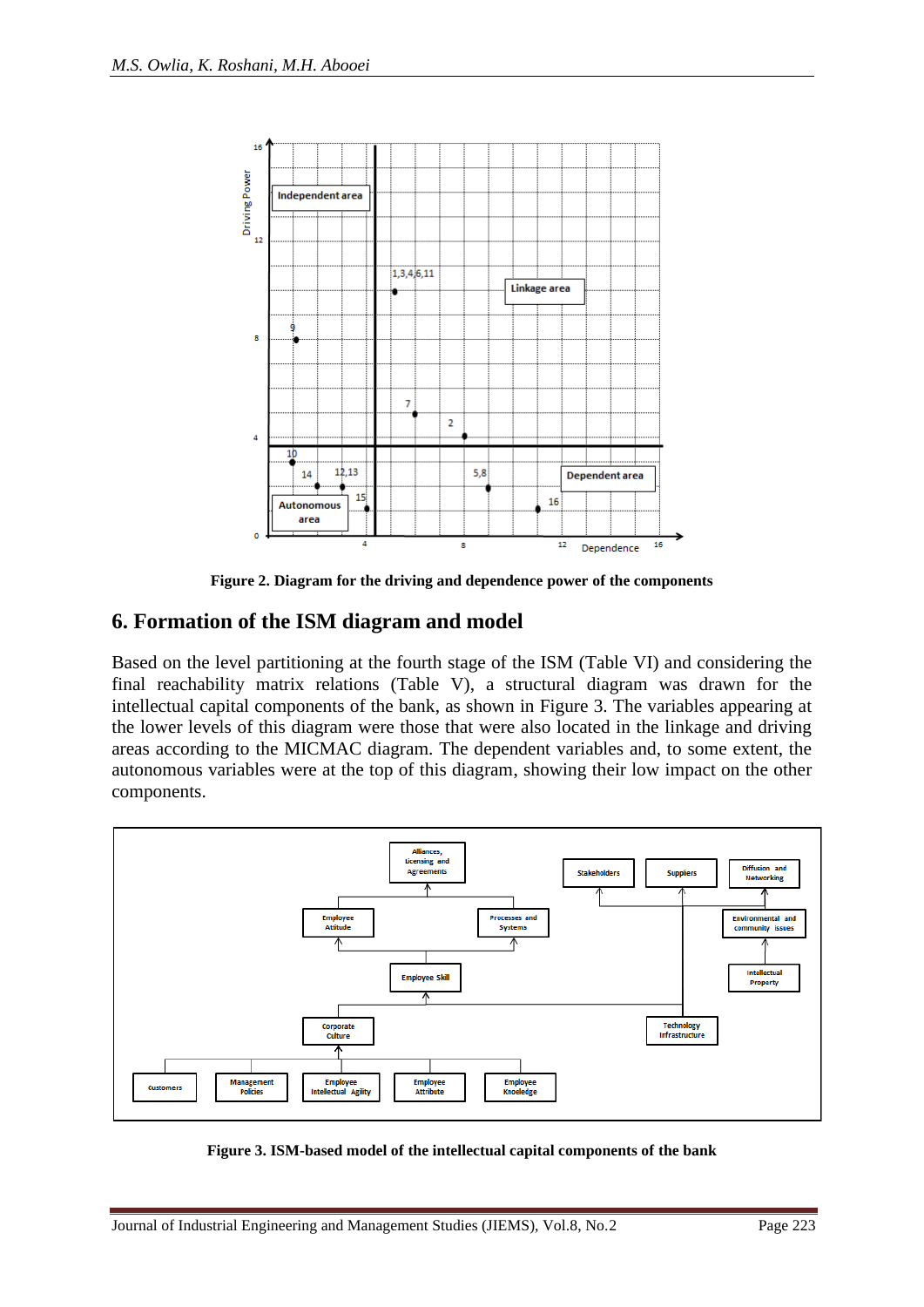As observed in Figure 3, employee knowledge, employee attributes, employee intellectual agility, management policies and customers are very significant components of intellectual capital as they lie at the base of the ISM hierarchy. The four components of the relational capital dimension (i.e. 12, 13, 15 and 16) have appeared at the top of the hierarchy. It shows that this dimension is the most dependent one among the intellectual capital dimensions of the Export Development Bank of Iran. The diagram shows intellectual property, suppliers, stakeholders, environmental and community issues as well as diffusion and networking are somewhat isolated from the other components. This confirms the result of the MICMAC analysis in Figure 2. Employee skill is influenced by technology infrastructure and corporate culture, leading to better employee attitude and process and systems.

## **7. Prioritizing the intellectual capital components**

The prioritization of components is shown in Table 8. It's obvious that the human capital has the upper rank among the three dimensions. In this dimension Employee knowledge, Intellectual agility, Employee attributes, Employee attitude, and Employee skill, are in sequence the important components of HC. In the structural capital, Management policies was evaluated first and Technology infrastructure, Corporate culture, Intellectual property, and Processes and systems are in order next important components. In the same way, the components of relational capital have been prioritized. Customers, suppliers, and Stakeholders are the most important components sequentially. Diffusion and networking, Environmental and community issues and Alliances, licensing and agreements are in the next order .

| <b>Dimensions</b>  | Priorities | Components                               | Priorities<br>from Limit<br>Matrix | Priorities<br>Normalized<br>by Cluster | Ranking |
|--------------------|------------|------------------------------------------|------------------------------------|----------------------------------------|---------|
|                    |            | Employee knowledge (1)                   | 0.260                              | 0.132                                  | 1       |
|                    |            | Employee skill (2)                       | 0.121                              | 0.060                                  | 7       |
| Human capital      | 0.493      | Employee attributes (3)                  | 0.231                              | 0.117                                  | 3       |
|                    |            | Intellectual agility (4)                 | 0.247                              | 0.122                                  | 2       |
|                    |            | Employee attitude (5)                    | 0.126                              | 0.062                                  | 6       |
|                    |            | Management policies (6)                  | 0.404                              | 0.117                                  | 3       |
|                    | 0.290      | Technology infrastructure (7)            | 0.132                              | 0.038                                  | 8       |
| Structural capital |            | Processes and systems (8)                | 0.103                              | 0.030                                  | 11      |
|                    |            | Corporate culture (9)                    | 0.235                              | 0.068                                  | 5       |
|                    |            | Intellectual property (10)               | 0.125                              | 0.036                                  | 9       |
|                    |            | Customer $(11)$                          | 0.431                              | 0.094                                  | 4       |
|                    |            | Suppliers (12)                           | 0.157                              | 0.034                                  | 10      |
| Relational         | 0.217      | Stakeholders (13)                        | 0.157                              | 0.034                                  | 10      |
| capital            |            | Alliances, licensing and agreements (14) | 0.078                              | 0.017                                  | 13      |
|                    |            | Environmental and community issues (15)  | 0.098                              | 0.021                                  | 12      |
|                    |            | Diffusion and networking (16)            | 0.078                              | 0.017                                  | 13      |

#### **Table 8. Levels of IC components**

### **8. Results and discussion**

The importance of intellectual capital stems from the fact that the modern economy with its specific characteristics, such as e-commerce, globalization, intense competition, the rapid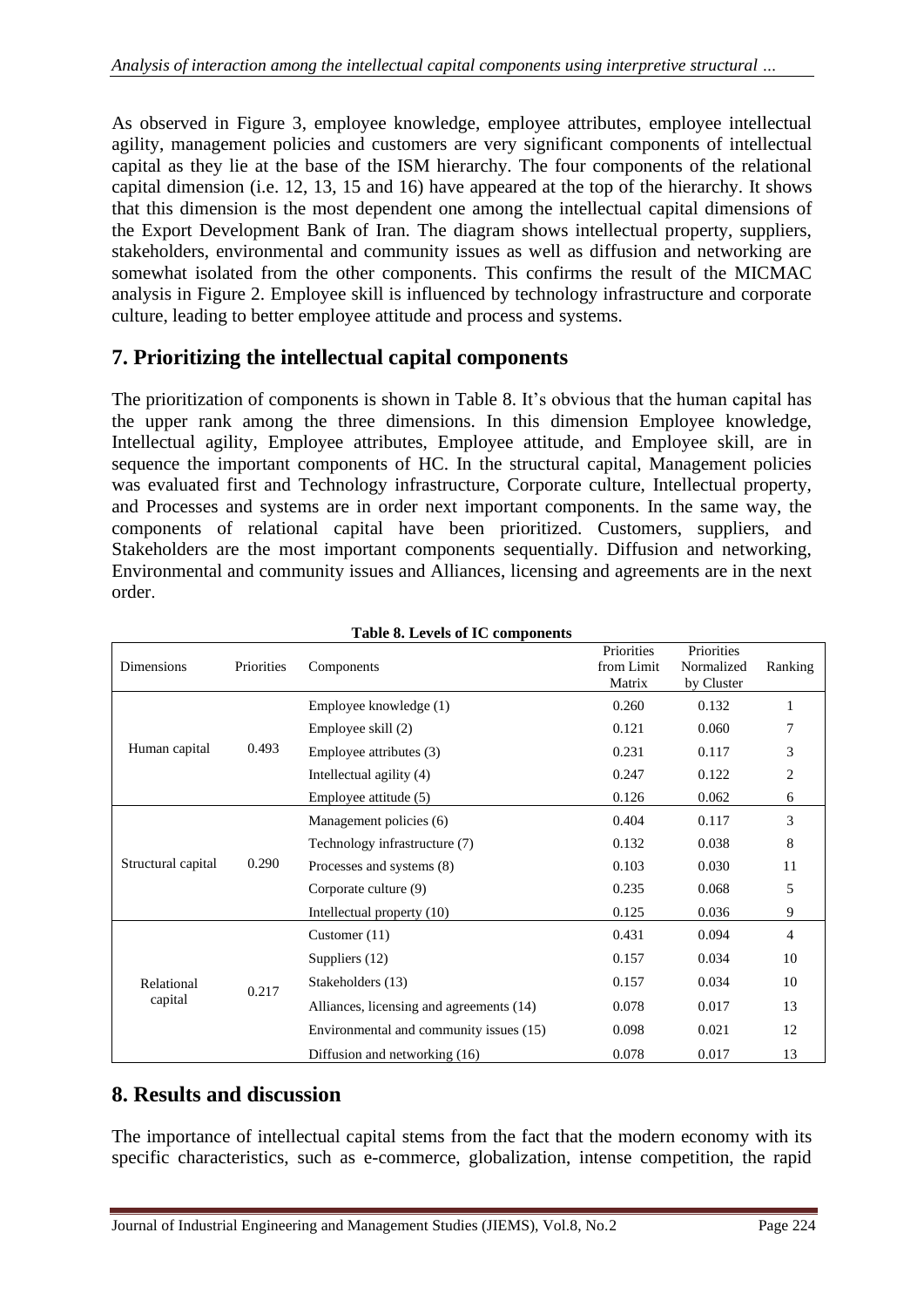growth of new technologies, and rapid changes in customer demand, postulates special requirements for organizations. In such a situation, companies need to develop perfectly transparent strategies that give them a competitive advantage. Also, organizations have to understand how much capability they need to achieve and maintain competitive advantages (Marr et al., 2004). Abilities derive from knowledge; therefore, organizations seeking to improve their ability must manage their knowledge assets and capitals. However, the matter is that not all sources of knowledge are of the same importance or impact (Perez and Ordonez de Pablos, 2003). Therefore, identifying the sources of intellectual capital, the relationships among them, and managing them is one of the most important requirements for achieving a sustainable competitive advantage. The results of this research help to identify the components of the intellectual capital in the banking industry, the relationships among them, and their influences.

Regarding the relationships among intellectual capital components, certain results were obtained. First of all, the position of various components of human capital and their relationship with those of structural capital in the ISM model (Figure 3) showed the impact of human capital on structural capital. This is in agreement with the results reached by Shih et al. (2010) who analyzed the correlation between the human capital and structural capital of the banking industry and found that human capital in this industry exerts positive and direct influence on structural capital. Secondly, the ISM model (Figure 3) developed in this study points to the direct impact of process and systems on alliances, licensing and agreements as well as technology infrastructure on suppliers, stakeholders and diffusion and networking and the impact of intellectual property on environmental and community issues. The relationships among the different constructs that make up the structural capital and relational capital can be confirmed with the study done by Martinez-Torres (2006). He developed and validated a procedure to identify and measure the intellectual capital in a knowledge-based organization. His study showed that structural capital is the component of the greatest importance, and the structural capital assets are used in contacts with people outside the organization (i.e. relational capital). Thirdly, it was found that suppliers and stakeholder are influenced by technological infrastructure, as shown in Figure 3. This is similar to the finding of Rindermann et al. (2015) who proposed a definition for "relationship with suppliers". In their definition, technological support is a variable that influences suppliers and stakeholders.

Regarding the position of intellectual capital components in the hierarchical structure, their driving and dependence power, and their category in the MICMAC diagram, certain results were obtained. First, as Figure 3 shows, three components of human capital, namely employee intellectual agility, employee knowledge, and employee attribute, lie at the bottom level while two of its components, namely employee skill and employee attitude, lie at the middle level of the ISM model. This indicates the influential role of human capital in the bank success. In a similar case, Perez and Ordonez de pablos (2003) state that employee knowledge, skill, and abilities constitute one of the most significant and renewable resources which a company can take advantages of. Secondly, the present study paid special attention to the specific features and the effective role of suppliers in the success of organizations. However, the results show that they are exactly in the same position as the stakeholders in Figure 2 and Figure 3. St-Pierre and Audet (2011) cite Bontis (1998), Grasenick (2004), Green and Ryan (2005) and Canibano (2000) for their definition of relational capital. As they have proposed, "relational capital includes all the resources involved in the relationships between the firm and its stakeholders (customers, investors, suppliers, etc.) and all knowledge embedded in these external relationships" (p. 204). In this definition, suppliers are considered as a group of stakeholders. Therefore, the identical position of suppliers and stakeholders is validated.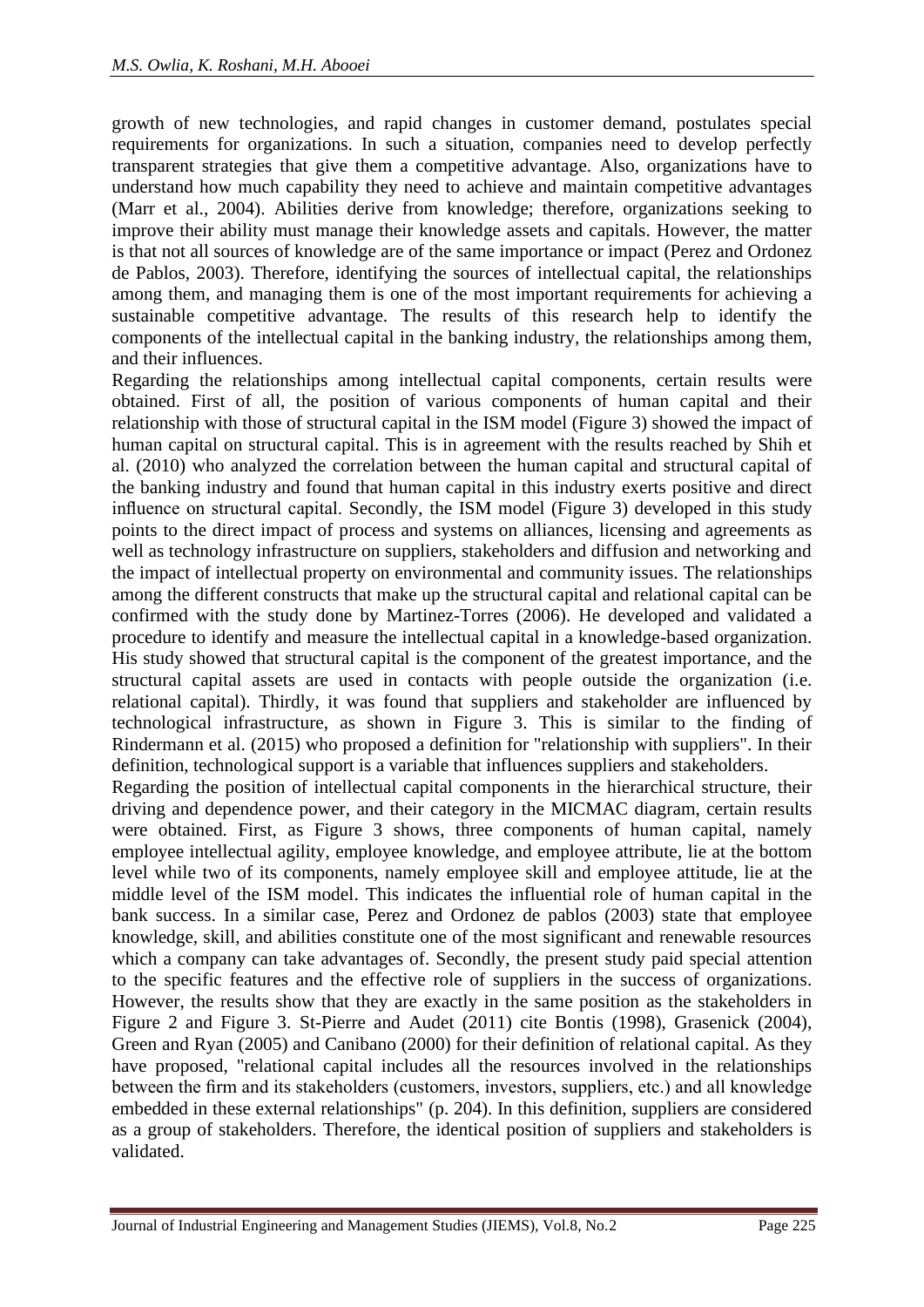The third result is based on what is understood from Figure 2. According to the figure, the component of alliances, licensing and agreements is the most dependent one among 16 IC components. The MICMAC analysis, too, categorized this component as a dependent one. It lies at the top level of the IC model in the bank, which indicates that it is influenced by the other components. In this regard, Mat Husin et al. (2012) have gained similar results. They state that the initiatives of a company are developed to form an alliance with external parties in a search for resources that they are lacking (e.g. assets, knowledge, expertise or any core competence). In this situation, the alliance will create intellectual asset partners as a competitive advantage. Hence, it depends on the strength and weakness of the other components of the tangible or intangible assets of the organization.

The component of management policies is the subject of the next result. This component lies at the bottom level of the ISM model (Figure 3) and is one of the most driving components in Figure 2. The consequential function of management policies is confirmed by Moon and Kym (2006) who underline the importance of management policies in administrating the various components and subcomponents of intellectual capital. They argue that management policies are a set of guiding principles used to set a direction in an organization. With respect to human capital, organizations should enact programs and policies to enhance employee capabilities, employee satisfaction, and retention. For structural capital, managers must build and sustain a strong positive organizational culture, invest in effective and efficient work processes, enact strong information systems and safeguard intellectual properties. Finally, to build and sustain relational capital, organizations must nurture customer relationships, partnerships with other stakeholders of the organization, and ties with the community in which they are embedded (ibid). As described in Section3, management policies are composed of organizational structure and a few types of policies. One of its components is [human management policies or human resource](https://en.wikipedia.org/wiki/Human_resource_management) policies. They are, indeed, the continuous guidelines on the approach an organization intends to adopt in managing its people. They present specific guidelines to HR managers on various matters concerning employment and state the intent of the organization in different aspects of human resource management such as [recruitment,](https://en.wikipedia.org/wiki/Recruitment) [promotion,](https://en.wikipedia.org/wiki/Promotion_(rank)) [compensation,](https://en.wikipedia.org/wiki/Financial_compensation) [training,](https://en.wikipedia.org/wiki/Training) and selections. Therefore, human capital is greatly influenced by those policies. This is evident from the close relevance of this component to employee knowledge, employee attribute and employee intellectual agility, all of which are in the linkage area of the MICMAC diagram. These variables are both driving and dependent and are affected by their own actions.

Finally, with regard to Figure 2, corporate culture is both driving and dependent. It is affected by many components and affects many components too. These properties make it unstable and difficult to address. The mediating role of culture has been considered in Moon and Kym's (2006) study. They suggest that culture is reflected in an organization's market orientation, strategy direction, human resources policies and practices, internal networks, and information sharing. So, an organization must expend extra attention, monitoring, and effort to address this component successfully.

### **9. Conclusion**

The aim of the paper is to identify the relationships among the intellectual capital components and rank them in the bank and expand the approaches that exist on this topic.

The study has addressed causal relationships that have not been addressed in the literature, more particularly in the banking industry.

By using literature review, sixteen IC components have been identified. Then through using expert opinions and examining the designed questionnaire using ISM model, a hierarchical model of intellectual capital of the bank was obtained.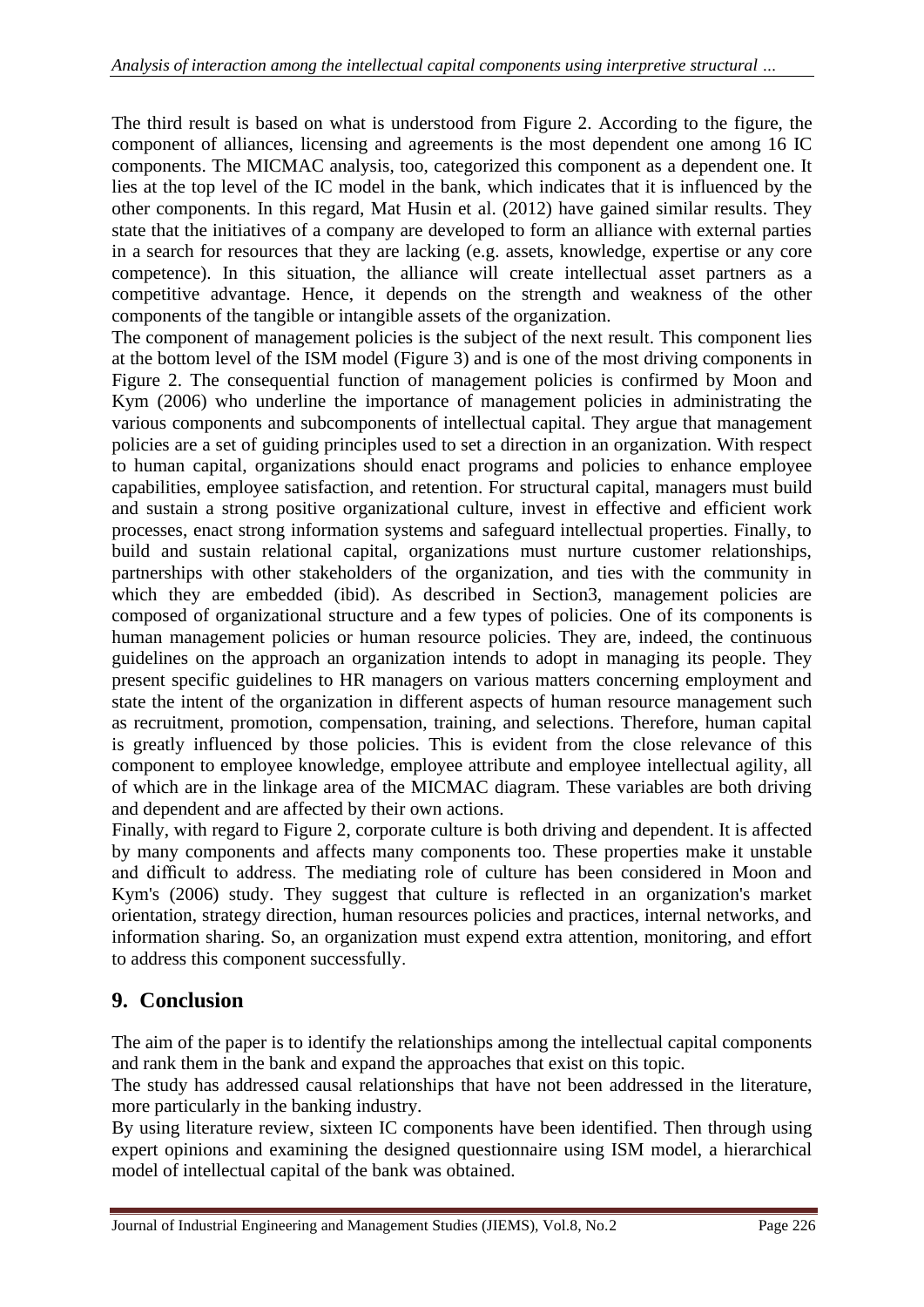In this research, an attempt was made to identify, analyze and model the major components of intellectual capital in a bank using the ISM model and the MICMAC analysis. ISM modeling provides an understanding as how the various components interact with one another. This is an issue of importance because policy makers often focus on just a few components that they thinks are significant without considering the effects of other components. Enacting or adopting a policy may upgrade one or more key components that enhance the bank performance, but, at the same time, it may downgrade the other components rather than upgrade them.

This model can be used for any industry. However, the results obtained in the numerical example, reflect the situation of IC in the banking industry. The results of the study indicate that employee knowledge, employee attributes, employee intellectual agility, management policies, technology infrastructures and customers proved to be at the bottom of the structural model. It means that they are the most powerful components, and upgrading these components can enhance a maximum number of the other components. Except technology infrastructures, the other components were identified as linkage, components which are unstable and any action done on them can influence them as well as the other components. The component of alliances, licensing and agreements was found to lie at the top of the structural model and identified as a dependent variable. Employee attitude and processes and systems were also identified as dependent variables. The enhancement of these components depends more on the upgrading of the other components. The other five components, including intellectual property, suppliers, stakeholders, environmental and community issues and diffusion and networking are autonomous.

In other words, components with higher driving power are of more strategic orientation, while those categorized as dependent are oriented more toward performance and result. Thus, the best results can be achieved by continually improving the independent components.

In the other hand ANP model facilitates the process of assigning weights, because the interrelationship dependencies between IC components cannot be ignored. So, it helps managers to have a good comparison between the components.

The firms in the banking industry can apply the ISM model for managing their intellectual capital effectively and efficiently as well as making strategic and tactical decisions. On the other hand, the firms in other industries should start from the determination of contextual relationships according to their industries circumstances. Consequently, it is expected that this research will support the establishment of an IC model and classification of IC components for each organization.

For further research, this model can be applied in other industries and the differences in the hierarchical model and the component classification can constitute a basis for concluding the industrial characteristics.

The relationship model for the identified IC components was not statistically validated. Any future research in this case may benefit from Structural Equation Modeling (SEM), which is capable of testing the validity of such hypothetical models. The results obtained can be compared with the one of this paper.

In spite of the above-mentioned results, this study had its own limitations. ISM may claim an ability to describe a causal hierarchical structure for the factors involved in a problem, but it definitely cannot provide quantitative information for management decisions or demonstrate the statistical significance of the components. Accordingly, it is suggested for future studies to combine this method with the analytic network process (ANP) so as to achieve a complete model in terms of dimensions, intellectual capital components, and weight and importance of each component.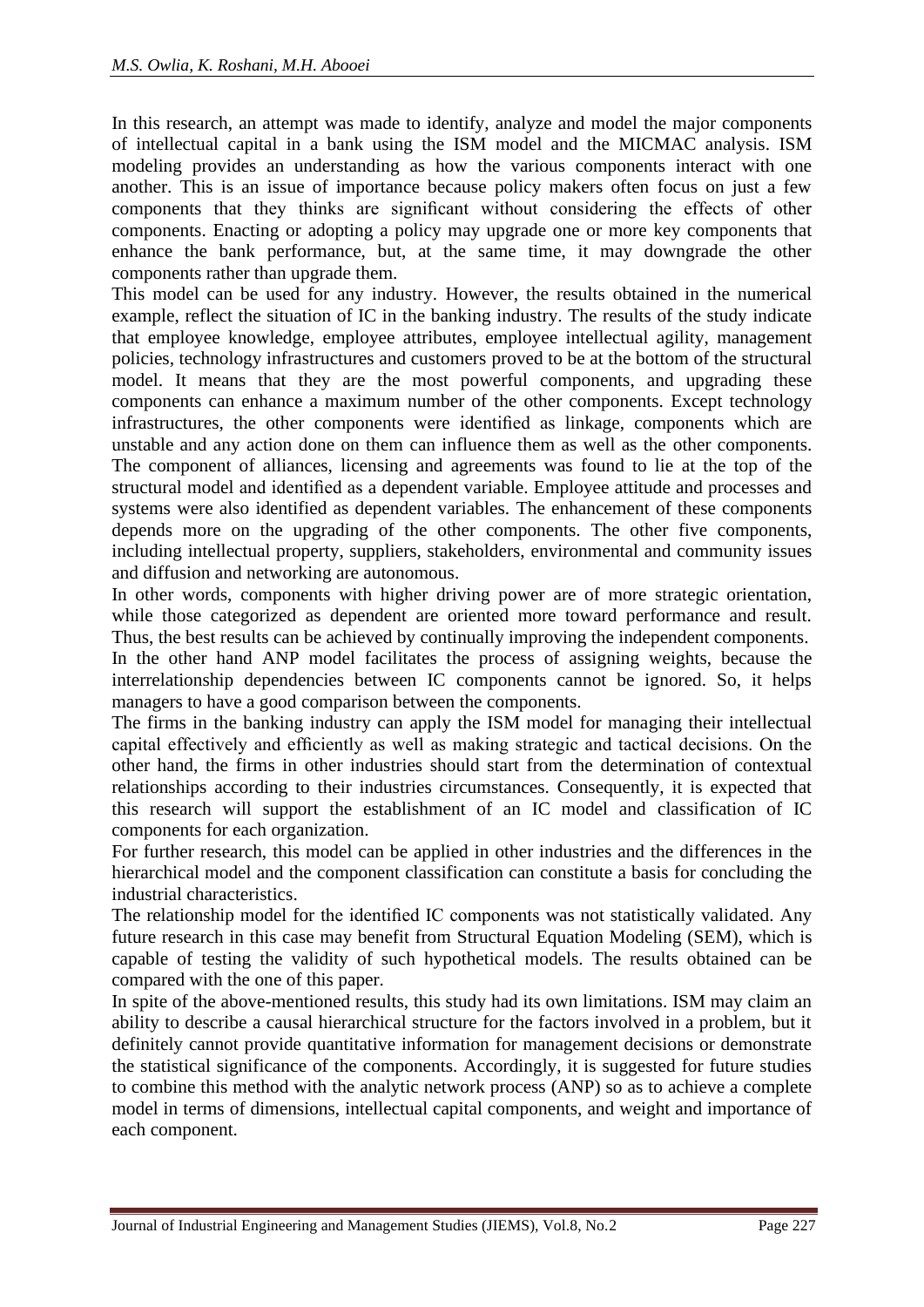## **References**

Adams, R., Bessant, J., and Phelps, R., (2006). "Innovation management measurement: A review", *International Journal of management reviews,* vol. 8, no. 1, pp. 21-47.

ahmed haji, a., and mubaraq, s., (2012). "the trends of intellectual capital disclosures: evidence from the nigerian banking sector", *journal of Human Resource Costing And Accounting,* Vol. 16, No. 3, pp. 184-209.

Al-Musali, M.A.K., and Ismail, K.N.I.K., (2012). "Intellectual capital performance and board characteristics of gcc banks", *Gstf Business Review (Gbr),* Vol 2, No. 1, pp. 219-226.

Aminbeidokhti, A., and Darvishkhadem, S., (2012). "A study of effects of intellectual capital on organizational performance: A case study of Keshavarzi Bank Branches in Semnan province of Iran", *Management Science Letters,* Vol. 2, No. 3, pp. 971-978.

Anatolievna Molodchik, M., Anatolievna Shakina, E., and Barajas, A., (2014). "Metrics for the elements of intellectual capital in an economy driven by knowledge", *Journal of Intellectual Capital,* Vol. 15, No. 2, pp. 206-226.

Attri, R., Dev, N., and Sharma, V., (2013). "Interpretive structural modelling (ISM) approach: An overview", *Research Journal of Management Sciences,* Vol. 2, No. 2, Pp. 3-8.

Ax, C., and Marton, J., (2008). "Human capital disclosures and management practices". *Journal of Intellectual Capital,* Vol. 9, No. 3, pp. 433-455.

Bakar, N.A., and Yusop, H., (2011). "Intellectual capital efficiency: Study on Malaysian banking sectors", *Proceedings Of Asia-Pacific Business Research Conference*, pp. 1-9.

Baxter, R., and Matear, S., (2004). "Measuring intangible value in business-to-business buyer $\hat{a}\epsilon$ "seller relationships: An intellectual capital perspective", *Industrial Marketing Management,* Vol. 33, No. 6, pp. 491-500.

Beattie, V., and Smith, S.J., (2010). "Human capital, value creation and disclosure", *Journal of Human Resource Costing & Accounting,* Vol. 14, No. 4, pp. 262-285.

Bianchi Martini, S., Corvino, A., Doni, F., and Rigolini, A., (2016). "Relational capital disclosure, corporate reporting and company performance: evidence from Europe", *Journal of intellectual capital,* vol. 17, no. 2, pp. 186-217.

Boisot, M., (2002). "The creation and sharing of knowledge", *The Strategic Management of Intellectual Capital and Organizational Knowledge*, pp. 65-77.

Bontis, N., (1998). "Intellectual capital: An exploratory study that develops measures and models", *Management Decision,* Vol.36, No. 2, pp. 63-76.

Bontis, N., Crossan, M.M., and Hulland, J., (2002). "Managing An Organizational Learning System By Aligning Stocks And Flows", *Journal of Management Studies,* Vol. 39, No. 4, pp. 437-469.

Bontis, N., Keow, W.C.C. and Richardson, S., (2000). "Intellectual capital and business performance in Malaysian industries", *Journal Of Intellectual Capital,* Vol. 1,No. 1, pp. 85-100.

Bozbura, F.T., (2004). "Measurement and application of intellectual capital in Turkey", *The Learning Organization,* Vol. 11, No. 4/5, pp. 357-367.

Bozbura, F.T., and Beskese, A., (2007). "Prioritization of organizational capital measurement indicators using fuzzy AHP", *International Journal of Approximate Reasoning,* Vol. 44, No. 2, pp. 124-147.

Bozbura, F.T., Beskese, A., and Kahraman, C., (2007). "Prioritization of human capital measurement indicators using fuzzy Ahp", *Expert Systems with Applications,* Vol. 32, No. 4, pp. 1100-1112.

Bozzolan, S., Favotto, F., and Ricceri, F., (2003). "Italian annual intellectual capital disclosure: An empirical analysis", *Journal of Intellectual Capital,* Vol. 4, No. 4, pp. 543-558.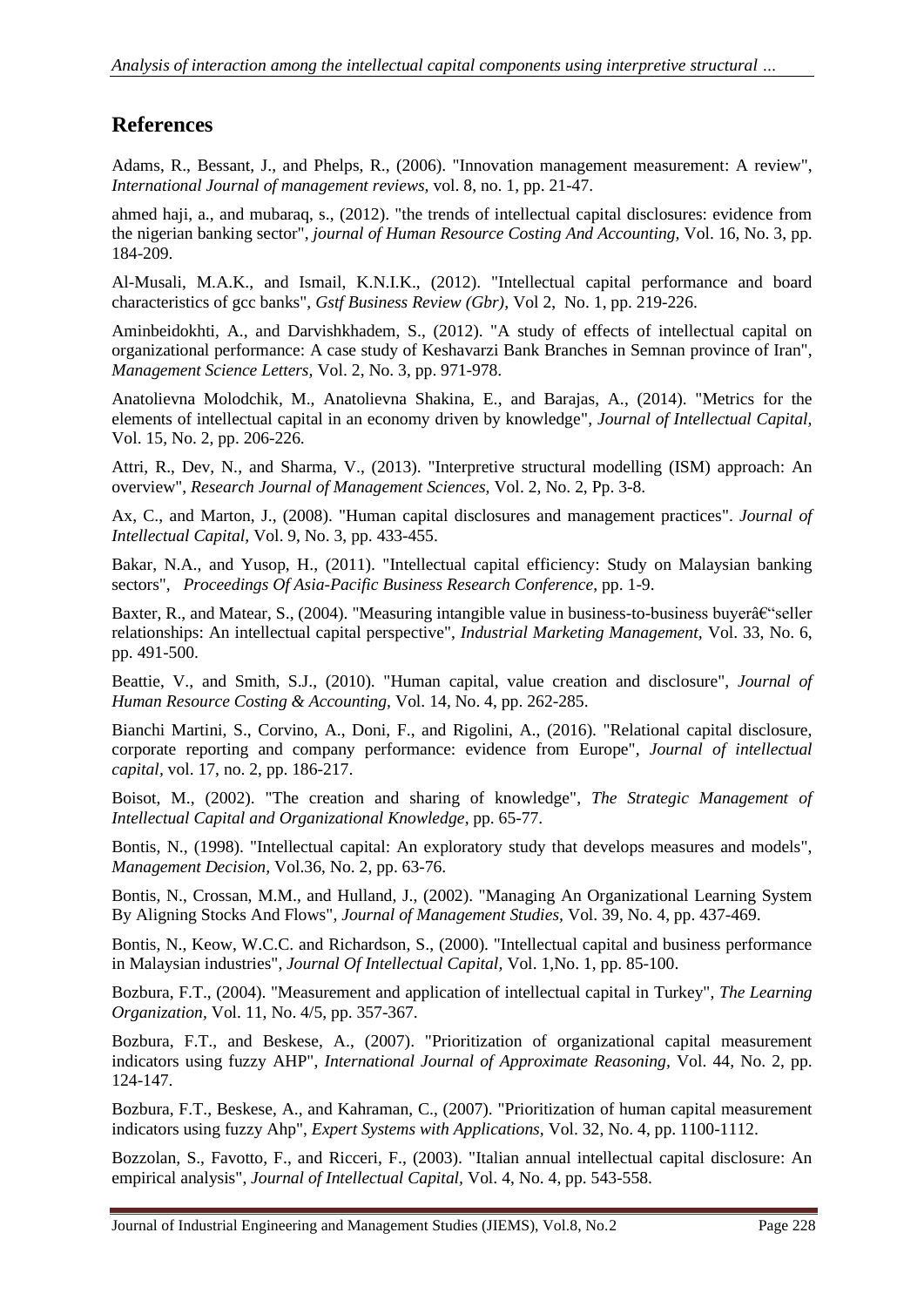Bueno Campos, E., Salmador, M.P., and Merino, C., (2006). "Towards a model of intellectual capital in public administrations", *International Journal of Learning and Intellectual Capital,* Vol. 3, No. 3, pp. 214-232.

Cabrita, M.D.R., and Vaz, J.L., (2006). "Intellectual Capital And Value Creation: Evidence From The Portuguese Banking Industry", *The Electronic Journal of Knowledge Management,* Vol. 4, No. 1, pp. 11-20.

Campbell, D., and Abdul Rahman, M.R., (2010). "A longitudinal examination of intellectual capital reporting in marks & spencer annual reports, 1978-2008", *The British Accounting Review,* Vol. 42, No. 1, pp. 56-70.

Canibano, L., Garcia-Ayuso, M., and Sanchez, P., (2000). "Accounting for intangibles: A literature review", *Journal of Accounting Literature,* Vol. 19, pp. 102-130.

Carlucci, D., (2010). "Evaluating and selecting key performance indicators: An ANP-based model", *Measuring Business Excellence,* Vol. 14, No. 2, pp. 66-76.

Chang, A.-Y., Hu, K.-J., and Hong, Y.-L., (2013). "An ISM-ANP approach to identifying key agile factors in launching a new product into mass production", *International Journal of Production Research,* Vol. 51, No. 2, pp. 582-597.

Chen, J., Zhu, Z., and Xie, H.Y., (2004). "Measuring intellectual capital: A new model and empirical study", *Journal of Intellectual Capital,* Vol. 5, No. 1, pp. 195-212.

Chen, S.-H., Lee, H.-T., and Wu, Y.-F., (2008). "Applying Anp approach to partner selection for strategic alliance", *Management Decision,* Vol. 46, No. 3, pp. 449-465.

Cohen Kalafut, P., and Low, J., (2001). "The value creation index: Quantifying intangible value", *Strategy & Leadership,* Vol. 29, No. 5, pp. 9-15.

Cricelli, L., and Grimaldi, M., (2008). "A dynamic view of knowledge and information: a stock and flow based methodology", *International Journal of Management and Decision Making,* Vol. 9, No. 6, pp. 686-698.

Edvinsson, L., and Malone, M.S., (1997). *Intellectual capital: Realizing your company's true value by finding its hidden brainpower*, New York: Harper Collins Buiness.

Gogan, M.-L., (2014). "An innovative model for measuring intellectual capital", *Procedia-Social and Behavioral Sciences,* Vol. 124, pp. 194-199.

Goh, P.C., (2005). "Intellectual capital performance of commercial banks in Malaysia", *Journal of Intellectual Capital,* Vol.6, No. 3, pp. 385-396.

Grajkowska, A., (2011). "Valuing intellectual capital of innovative start-ups", *Journal of Intellectual Capital,* Vol.12, No. 2, pp. 179-201.

Grasenick, K., and Low, J., (2004). "Shaken, Not Stirred: Defining and connecting indicators for the measurement and valuation of intangibles", *Journal of Intellectual Capital,* Vol.5,No. 2, pp. 268-281.

Green, A., and Ryan, J.J.C.H., (2005). "A framework of intangible valuation areas (fiva) aligning business strategy and intangible assets", *Journal of Intellectual Capital,* Vol. 6, No. 1, pp. 43-52.

Grimaldi, M., Cricelli, L., and Rogo, F., (2013). "A theoretical framework for assessing managing and indexing the intellectual capital", *Journal of Intellectual Capital,* Vol. 14, No. 4, pp. 501-521.

Guthrie, J., Petty, R., and Ricceri, F., (2006). "The voluntary reporting of intellectual capital: comparing evidence from Hong Kong and Australia", *Journal of Intellectual Capital,* Vol. 7, No. 2, pp. 254-271.

Han, D., and Han, I., (2004). "Prioritization and selection of intellectual capital measurement indicators using analytic hierarchy process for the mobile telecommunications industry", *Expert Systems with Applications,* Vol. 26, No. 4, pp. 519-527.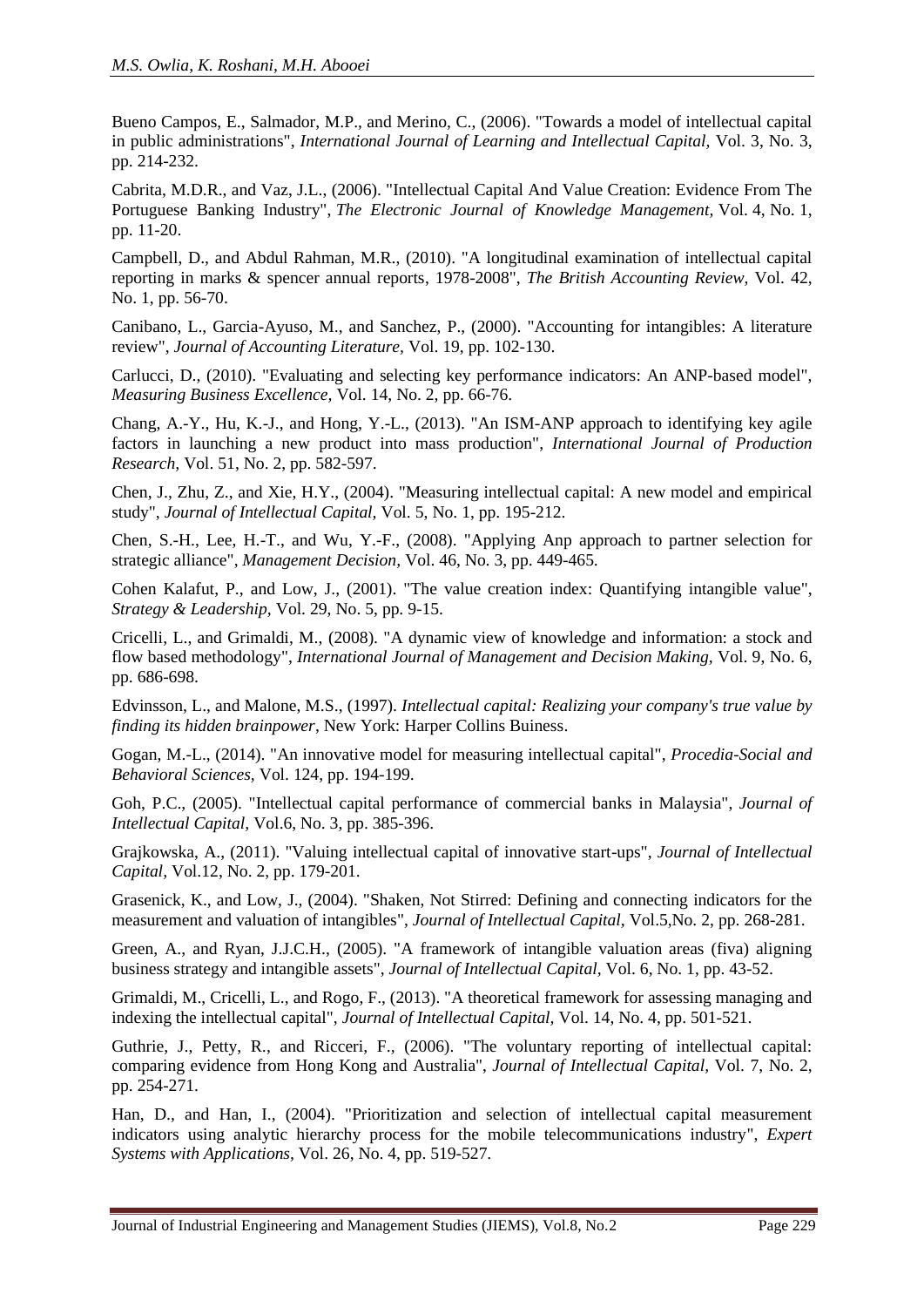Hosseini, M., and Owlia, M.S., (2016). "Designing a model for measuring and analyzing the relational capital using factor analysis: Case study, Ansar Bank", *Journal of Intellectual Capital,* Vol. 17, No. 4, pp. 734-757.

Itami, H., and Roehl, T.W., (1991). *Mobilizing Invisible Assets*, Harvard University Press.

Joshi, M., Cahill, D., and Sidhu, J., (2010). "Intellectual capital performance in the banking sector: an assessment of australian owned banks", *Journal of Human Resource Costing & Accounting,* Vol. 14, No. 2, pp. 151-170.

Kannan, G., Pokharel, S., and Kumar, P.S., (2009). "A hybrid approach using ism and fuzzy topsis for the selection of reverse logistics provider", *Resources, Conservation and Recycling,* Vol. 54, No. 1, pp. 28-36.

Kanungo, S., and Bhatnagar, V.V., (2002). "Beyond generic models for information system quality: the use of interpretive structural modeling (ISM)", *Systems Research and Behavioral Science,* Vol. 19, No. 6, pp. 531-549.

Khan, I., and Rahman, Z., (2015). "Brand experience anatomy in retailing: an interpretive structural modeling approach", *Journal Of Retailing and Consumer Services,* Vol. 24, pp. 60-69.

Lentjusenkova, O., and Lapina, I., (2016). "The transformation of the organization's intellectual capital: from resource to capital", *Journal of Intellectual Capital,* Vol.17, No. 4, pp. 610-631.

Liu, X., Chakpitak, N., Yodmongkol, P., and Cang, S., (2014). "Analysis of intellectual capital disclosure in cross-cultural e-tourism enterprises", *Journal of Intellectual Capital,* Vol. 15, No. 2, pp. 249-263.

Lytras, M.D., Edvinsson, L., and Ordonez De Pablos, P., (2008). The intellectual capital statements: evolution and how to get started. *Knowledge Management Strategies: A Handbook Of Applied Technologies.* Igi Global.

Marr, B., Schiuma, G., and Neely, A., (2004). "Intellectual capital-defining key performance indicators for organizational knowledge assets", *Business Process Management Journal,* Vol. 10, No. 5, pp. 551-569.

Martinez-Torres, M.R., (2006). "A procedure to design a structural and measurement model of intellectual capital: An exploratory study", *Information & Management,* Vol. 43, No. 5, pp. 617-626.

Mat Husin, N., Hooper, K., and Olesen, K., (2012). "Analysis Of Intellectual Capital Disclosure-An Illustrative Example", *Journal Of Intellectual Capital,* Vol. 13, No. 2, pp. 196-220.

Mavridis, D.G., (2004). "The intellectual capital performance of the japanese banking sector", *Journal of Intellectual Capital,* Vol. 5, No. 1, pp. 92-115.

Mcgregor, J., Tweed, D., and Pech, R., (2004). "Human capital in the new economy: Devil's bargain?", *Journal of Intellectual Capital,* Vol. 5, No. 1, pp. 153-164.

Mention, A.-L., and Bontis, N., (2013). "Intellectual capital and performance within the banking sector of Luxembourg and Belgium", *Journal of Intellectual Capital,* Vol. 14, No. 2, pp. 286-309.

Moon, Y.J., and Kym, H.G., (2006). "A model for the value of intellectual capital", *Canadian Journal of Administrative Sciences,* Vol. 23, No. 3, pp. 253-269.

Nedjati, A., and Izbirak, G., (2013). "Evaluating the intellectual capital by anp method in a dairy company", *Procedia-Social and Behavioral Sciences,* Vol. 107, No., pp. 136-144.

Ordonez De Pablos, P., (2002). "Evidence of intellectual capital measurement from asia, europe and the middle east", *Journal of Intellectual Capital,* Vol. 3, No. 3, pp. 287-302.

Ordonez De Pablos, P., (2003). "Intellectual capital reporting in spain: a comparative view", *Journal of Intellectual Capital,* Vol. 4, No. 1, pp. 61-81.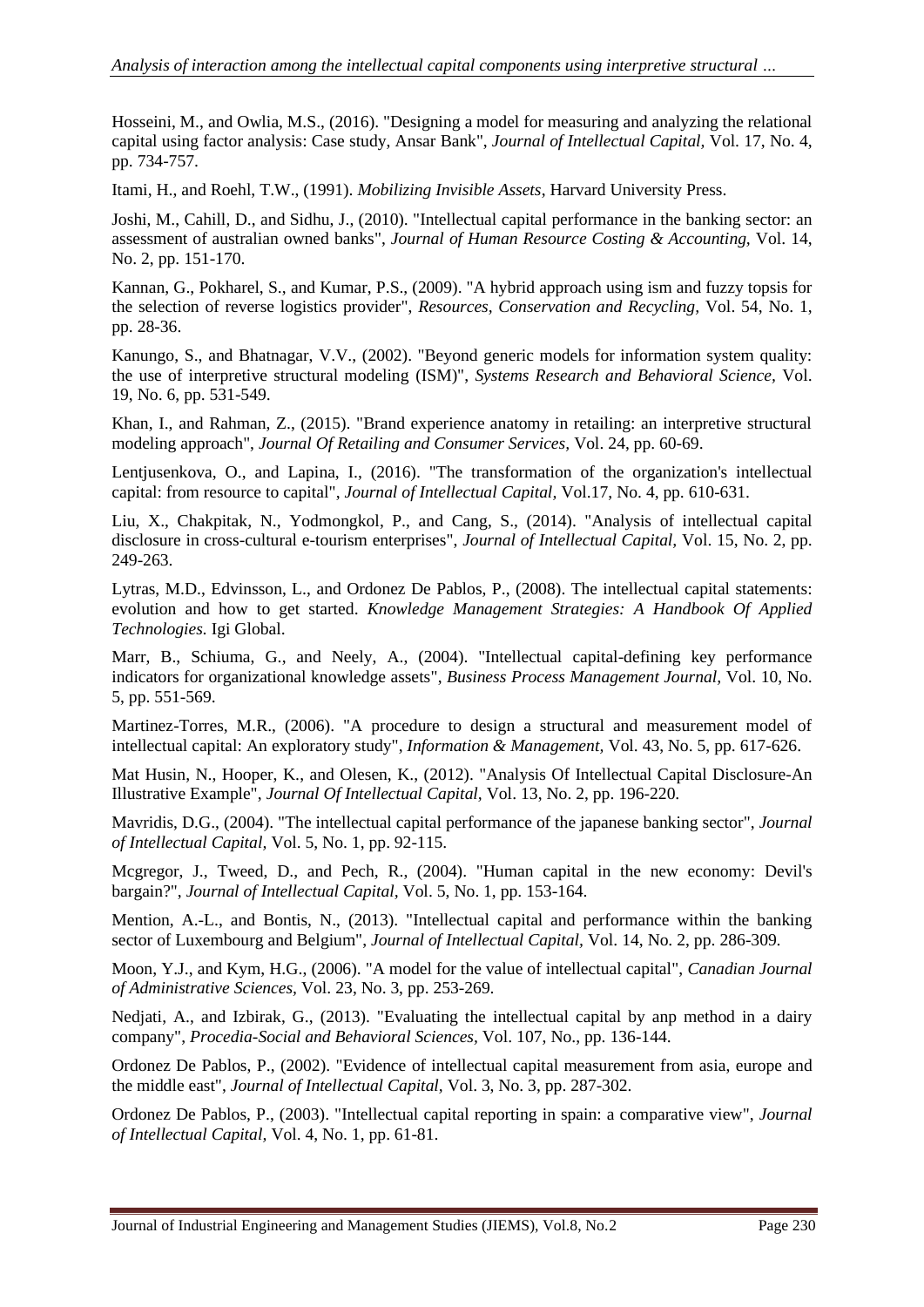Ordonez De Pablos, P., (2004). "Measuring and reporting structural capital: Lessons from european learning firms", *Journal of Intellectual Capital,* Vol. 5, No. 4, pp. 629-647.

Ordonez De Pablos, P., and Lytras, M.D., (2008). "Competencies and human resource management: implications for organizational competitive advantage", *Journal of Knowledge Management,* Vol. 12, No. 6, pp. 48-55.

Perez, J.R., and Ordonez De Pablos, P., (2003). "Knowledge management and organizational competitiveness: A framework for human capital analysis", *Journal of Knowledge Management,* Vol. 7, No. 3, pp. 82-91.

Petty, R., and Guthrie, J., (2000). "Intellectual capital literature review: measurement, reporting and management", *Journal of Intellectual Capital,* Vol. 1, No. 2, pp. 155-176.

Rindermann, H., Kodila-Tedika, O., and Christainsen, G., (2015). "Cognitive Capital, Good Governance, And The Wealth Of Nations", *Intelligence,* Vol. 51, pp. 98-108.

Roos, G., and Roos, J., (1997). "Measuring your company's intellectual performance", *Long Range Planning,* Vol. 30, No. 3, pp. 325-426.

Roos, J., Roos, G., Dragonetti, N.C., and Edvinsson, L., 1997. *Intellectual capital: Navigating in the new business landscape, macmillan*, houndsmills, basingtoke.

Roshani, K., 2018. *A model for measuring intellectual capital in banks,* Ph. D, Yazd University.

Saaty, T.L., (1986). "Axiomatic foundation of the analytic hierarchy process", *Management Science,* Vol. 32, No. 7, pp. 841-855.

Saaty, T.L., (2004). "Fundamentals of the analytic network process-dependence and feedback in decision-making with a single network", *Journal Of Systems Science And Systems Engineering,* Vol. 13, No. 2, pp. 129-157.

Sadatrasoul, S.M., and Hajimohammadi, Z., (2018). "Investigating the missing data effect on credit scoring rule based models: the case of an iranian bank", *Journal Of Industrial Engineering And Management Studies,* Vol. 5, No. 2, pp. 1-12.

Seetharaman, A., Lock Teng Low, K., And Saravanan, A.S., (2004). "Comparative justification on intellectual capital", *Journal Of Intellectual Capital,* Vol. 5, No. 4, pp. 522-539.

Shih, K.-H., Chang, C.-J. and Lin, B., (2010). "Assessing knowledge creation and intellectual capital in banking industry", *Journal Of Intellectual Capital,* Vol. 11, No. 1, pp. 74-89.

Singh, M.D., Shankar, R., Narain, R. and Agarwal, A., (2003). "An interpretive structural modeling of knowledge management in engineering industries", *Journal of Advances In Management Research,* Vol. 1, No. 1, pp. 28-40.

Soleimani, H., and Fattahi Ferdos, T., (2017). "Analyzing and prioritization of hse performance evaluation measures utilizing fuzzy ANP (Case Studies: Iran Khodro and tabriz petrochemical)", *Journal Of Industrial Engineering And Management Studies,* Vol. 4, No. 1, pp. 13-33.

St-Pierre, J., and Audet, J., (2011). "Intangible assets and performance: Analysis on manufacturing SMES", *Journal Of Intellectual Capital,* Vol. 12, No. 2, pp. 202-223.

Stewart, T., and Ruckdeschel, C., 1998. *Intellectual Capital: The New Wealth Of Organizations*, Wiley Online Library.

Sydler, R., Haefliger, S., and Pruksa, R., (2014). "Measuring intellectual capital with financial figures: Can we predict firm profitability?", *European Management Journal,* Vol. 32, No. 2, pp. 244-259.

Thakkar, J., S.G., Deshmukh, Gupta, A.D., and Shankar, R., (2007). "Development of a balanced scorecard: an integrated approach of interpretive structural modeling (ISM) and analytic network process (ANP)", *International Journal of Productivity and Performance Management,* Vol. 56, No. 1, pp. 25-59.